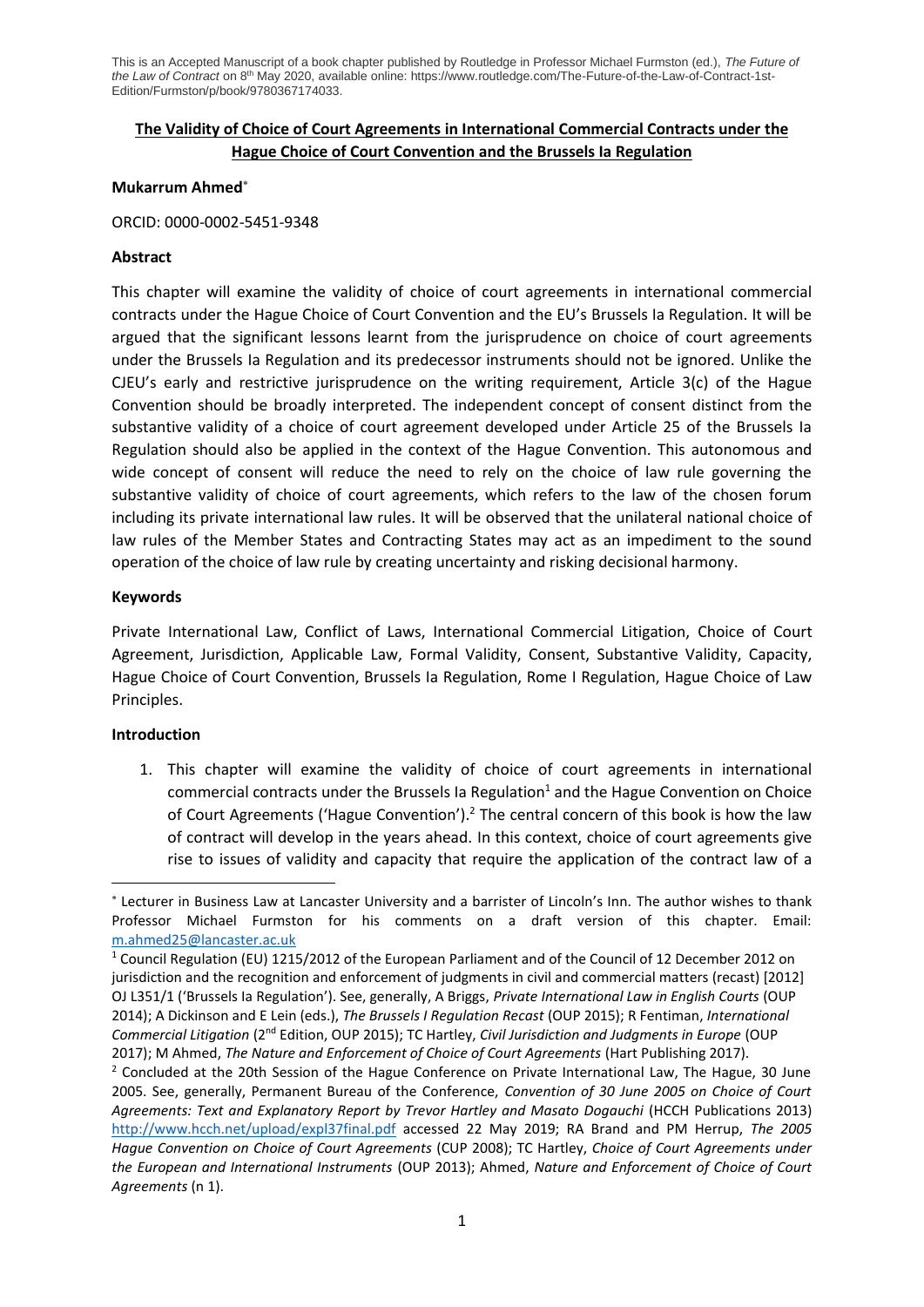state. In the future, the scope and substance of the choice of law rule governing the substantive validity and/or capacity to enter into a choice of court agreement will be tested before the courts. A wide and independent notion of consent may emerge globally together with a simplified criterion for determining the formal validity of a choice of court agreement. Ultimately, in more doubtful penumbral cases, the advantages of an autonomous approach under the relevant instrument itself may have to be balanced against applying the choice of law rule which refers a matter to the contract law of a state.

- 2. The Brussels Ia Regulation is the European Union ('EU') regime governing jurisdiction and the recognition and enforcement of judgments in civil and commercial matters that applies from 10 January 2015 to legal proceedings instituted and to judgments rendered on or after that date.<sup>3</sup> The Hague Convention is an emerging international commercial litigation regime, which enforces exclusive choice of court agreements at both the jurisdictional and recognition and enforcement stages. On 1 October 2015, the Hague Convention entered into force in 28 Contracting States, including Mexico and all the Member States of the EU, except Denmark.<sup>4</sup> Singapore ratified the Hague Convention on 2 June 2016 and the Convention applies between Singapore and the other Contracting States from 1 October 2016.<sup>5</sup> The Convention has recently entered into force in Montenegro and Denmark on 1 August 2018 and 1 September 2018 respectively.<sup>6</sup> Post-Brexit, it is likely that the Hague Convention will become a far more significant instrument because it will regulate the enforcement of exclusive choice of court agreements in the future civil judicial relationship between the UK and the  $EU$ .<sup>7</sup>
- 3. It will be argued that the significant lessons learnt from the jurisprudence on choice of court agreements under the EU's Brussels Ia Regulation and its predecessor instruments should not be ignored. Hence, the case law on the Brussels Ia Regulation will serve as a guide when navigating the provisions on the validity of choice of court agreements under the Hague Convention.
- 4. The chapter will commence by introducing the concept, scope and key provisions of the emergent Hague Convention. This will be followed by an overview of the juridical nature and anatomy of choice of court agreements, which will help contextualise our discussion of the validity of choice of court agreements. An assessment of the formal validity of choice of court agreements will reveal that contrary to the CJEU's early and restrictive jurisprudence on the writing requirement for choice of court agreements, the prevailing academic view does not support a strict interpretation of the formal requirements in Article 3(c) of the

<sup>&</sup>lt;sup>3</sup> Article 81 of the Brussels Ia Regulation.

<sup>4</sup> On 4 December 2014, the Council adopted the decision to approve the Hague Convention on behalf of the European Union (2014/887/EU, [2014] OJ L353/5) after the European Parliament gave its consent to the approval of the Hague Convention by legislative resolution of 25 November 2014 ([2016] OJ C289/78). The Civil Jurisdiction and Judgments (Hague Convention on Choice of Court Agreements 2005) Regulations 2015, SI 2015/1644, have brought the Hague Convention into force in the UK.

<sup>&</sup>lt;sup>5</sup> See A Chong and M Yip, 'Singapore as a centre for international commercial litigation: party autonomy to the fore' (2019) 15 *Journal of Private International Law* 97. In *Ermgassen v Sixcap Financials* [2018] SGHCR 8, the Singapore High Court became the first court to recognise and enforce a judgment under the Hague Convention.

<sup>&</sup>lt;sup>6</sup> See the Hague Conference on Private International law website for the status table in relation to the Convention, <https://www.hcch.net/en/instruments/conventions/status-table/?cid=98> accessed on 22 May 2019.

<sup>&</sup>lt;sup>7</sup> See M Ahmed, 'BREXIT and English Jurisdiction Agreements: The Post-Referendum Legal Landscape' (2016) 27 *European Business Law Review* 989, 994-997; G Rühl, 'Judicial Cooperation in Civil and Commercial Matters After Brexit: Which Way Forward?' (2018) 67 *International and Comparative Law Quarterly* 99, 127.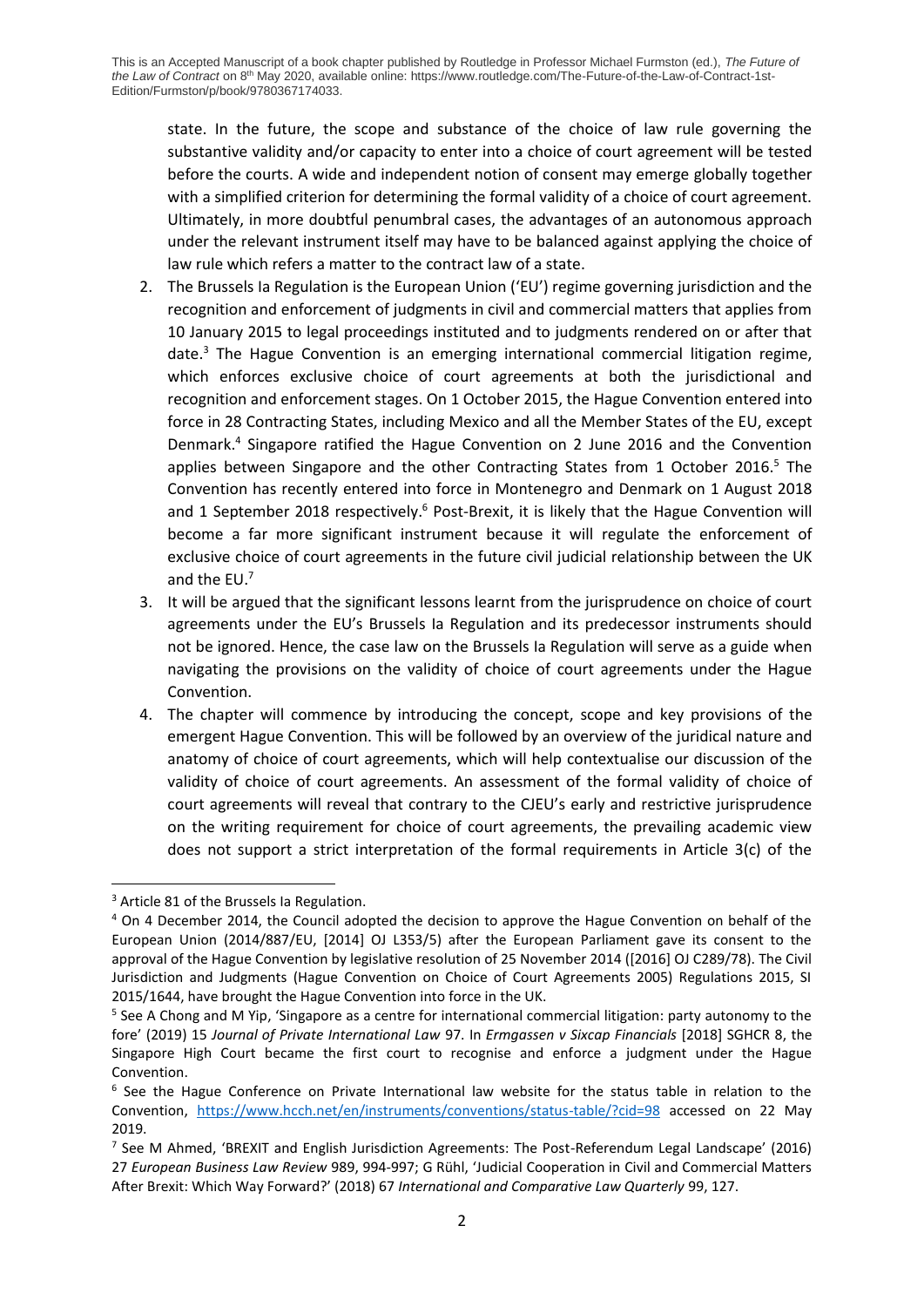Hague Convention. Moreover, it will be observed that Article 25(1)(a) of Brussels Ia is capable of subsuming the other formal requirements in Articles 25(1)(b)-(c) and Article 3(c) of the Hague Convention correctly jettisons these other formal requirements. An independent concept of consent distinct from the substantive validity of a choice of court agreement has developed under Article 25 of the Brussels Ia Regulation. It will be argued that a wide and independent notion of consent should also be applied in the context of the Hague Convention. This approach will ensure consistency and coherence of the Hague Convention with the Brussels I regime's existing jurisprudence. Significantly, it will reduce the need to rely on the choice of law rule governing the substantive validity of choice of court agreements, which refers to the law of the chosen forum including its private international law rules. The reference to the private international law rules of the chosen forum indicates that *renvoi* is permitted even though the EU choice of law Regulations on contractual and non-contractual obligations expressly forbid *renvoi*. It will be observed that the unilateral national private international law rules of the Member States and Contracting States will act as an impediment to the sound operation of the choice of law rule as the harmonised Rome I Regulation is inapplicable.<sup>8</sup> Therefore, the choice of law rule on substantive validity may increase the litigation risk in multi-state transactions. <sup>9</sup> The application of the Rome I Regulation will be the optimal solution for the choice of law rule governing substantive validity of choice of court agreements in the Brussels Ia Regulation and the Hague Convention. The choice of law rule on substantive validity should only be relied upon where there is a defect of consent (fraud, misrepresentation, duress or mistake), lack of authority or lack of capacity. Moreover, the need to rely on the choice of law rule governing substantive validity is alleviated because the technique of severability insulates the choice of court agreement by ensuring that only a specific attack on the validity of a choice of court clause will be assailable.

## **Concept, Scope and Key Provisions of the Hague Convention**

5. This section explains the concept and general scope of the Hague Convention, prior to presenting an outline of its key provisions.

## *Concept*

6. The Hague Convention is designed to create a mandatory international legal regime for the enforcement of exclusive choice of court agreements in commercial transactions and the recognition and enforcement of judgments resulting from proceedings based on such agreements. The Hague Convention operates in parallel with the very successful 1958 New York Convention on the Recognition and Enforcement of Foreign Arbitral Awards.<sup>10</sup> The

<sup>8</sup> Regulation (EC) No 593/2008 of the European Parliament and of the Council of 17 June 2008 on the law applicable to contractual obligations (Rome I) OJ L/2008/177/6 ('Rome I Regulation'). Post-Brexit, the UK government intends to retain the Rome I Regulation unilaterally by incorporating it into domestic law. See Rühl (n 7) 123-124.

<sup>&</sup>lt;sup>9</sup> See Fentiman (n 1) Chapter 1, for a definition of 'litigation risk' in multi-state transactions.

<sup>&</sup>lt;sup>10</sup> United Nations Convention on the Recognition and Enforcement of Foreign Arbitral Awards, 10 June, 1958, 330 UNTS 4739 ('New York Convention'). Cf R Garnett, 'The Hague Choice of Court Convention: Magnum Opus or Much Ado about Nothing?' (2009) 5 *Journal of Private International Law* 161, 171–73, doubts whether the Hague Convention is a true litigation counterpart of the New York Convention. This may be attributed to the presence of a wider range of excluded subject matter under Article 2 compared to international arbitration,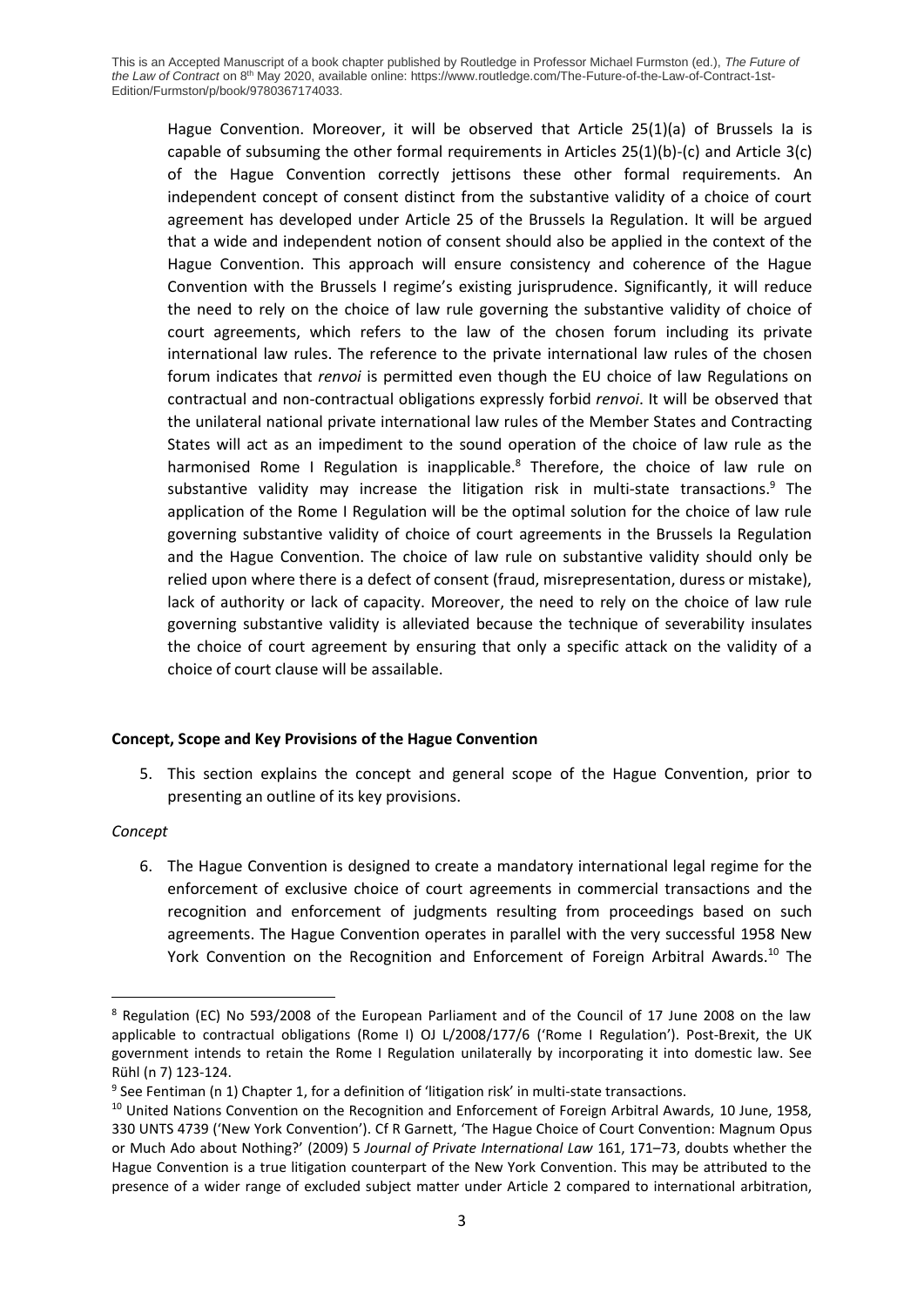choice of court agreement provisions in the Brussels Ia Regulation have been aligned with the Hague Convention in order to ensure better coordination and to secure the consistent enforcement of choice of court agreements both within the EU and globally.<sup>11</sup> The rules coordinating conflicts between the private international law regimes of the Hague Convention and the Brussels Ia Regulation form part of an increasingly multi layered, multilateral and multi-speed regional and international legal order. According to the Hague Convention, the Convention will take precedence over the Brussels Ia Regulation if there is an actual incompatibility between the two instruments but excluding the situations where the parties reside exclusively within EU Member States and where recognition or enforcement of a judgment by an EU court is being sought within the EU.<sup>12</sup>

#### *Scope*

7. The Hague Convention applies to exclusive choice of court agreements in international cases in civil and commercial matters.<sup>13</sup> Consumer and employment contracts are excluded from the scope of the Hague Convention.<sup>14</sup> Together with further exclusions under Article 2(2), this leads to the result that the Hague Convention primarily applies in 'business to business' commercial cases. The Hague Convention only applies in international cases. The definition of what is an international case differs between jurisdictional issues (Chapter II) and recognition and enforcement issues (Chapter III). For the Hague Convention's jurisdictional rules to apply, a case is international unless the parties are resident in the same Contracting State and the relationship of the parties and all other elements relevant to the dispute, regardless of the location of the chosen court, are connected only with that State.<sup>15</sup> For the purposes of obtaining the recognition and enforcement of a judgment in a Contracting State, it is sufficient that the judgment presented is foreign.<sup>16</sup>

#### *Key Provisions*

8. The basic principles of the Hague Convention can be outlined in a few sentences.<sup>17</sup> The chosen court in an exclusive choice of court agreement shall have jurisdiction to decide a dispute which falls within its purview, unless the agreement is null and void under the law of that state.<sup>18</sup> Any court other than the chosen court shall suspend or dismiss proceedings to which an exclusive choice of court agreement applies.<sup>19</sup> A judgment given by a chosen court shall be recognized and enforced in other Contracting States and recognition and

the potentially wider defences to enforcement of agreements (particularly the 'manifest injustice' ground) and the scope for Contracting States to remove certain areas from the Convention under Article 21. Moreover, international arbitration offers advantages to parties relating to the process itself including neutrality, judicial support and arbitral institutions of the seat of arbitration, procedural flexibility, privacy and confidentiality.

<sup>&</sup>lt;sup>11</sup> B Hess, T Pfeiffer and P Schlosser, 'Report on the Application of Regulation Brussels I in the Member States' (Study JLS/C4/2005/03, September 2007) ('Heidelberg Report') [338]–[344], [390], 95–7, 112.

<sup>12</sup> Article 26(6) of the Hague Convention; Hartley and Dogauchi (n 2) [267]; Hartley, *Choice of Court Agreements* (n 2) Chapter 6, 121–26.

<sup>&</sup>lt;sup>13</sup> Article 1(1) of the Hague Convention; see Brand and Herrup (n 2) Chapter 4.

 $14$  Article 2(1) of the Hague Convention.

<sup>&</sup>lt;sup>15</sup> Article 1(2) of the Hague Convention.

<sup>&</sup>lt;sup>16</sup> Article 1(3) of the Hague Convention.

<sup>17</sup> Hartley, *Choice of Court Agreements* (n 2) Chapter 1, 21–2; Brand and Herrup (n 2) Chapter 2, 11–4; Hartley and Dogauchi (n 2) [1].

<sup>&</sup>lt;sup>18</sup> Article 5 of the Hague Convention.

<sup>&</sup>lt;sup>19</sup> Article 6 of the Hague Convention.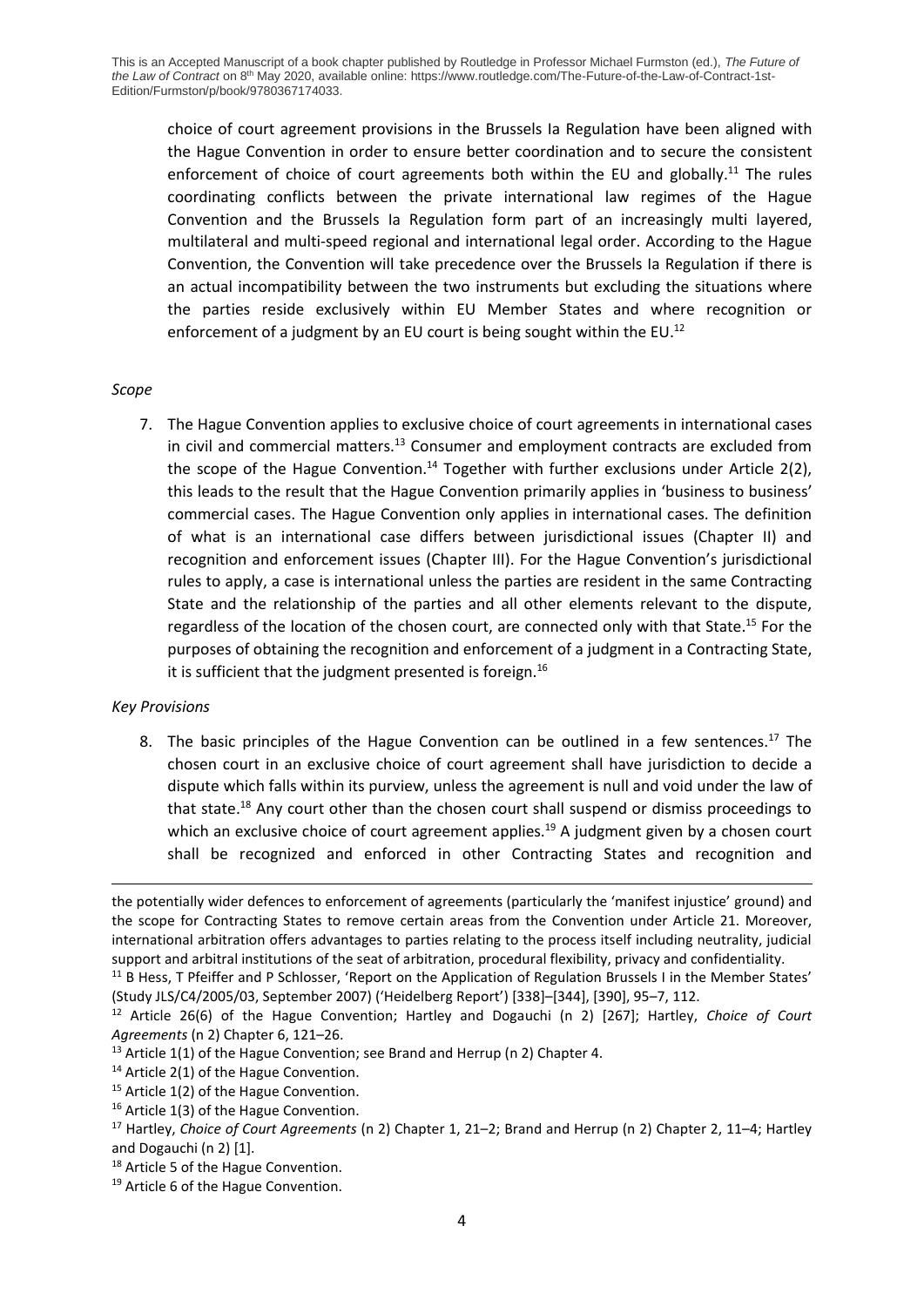enforcement may be refused only on the grounds specified in the Hague Convention.<sup>20</sup> Article 22 provides an optional fourth basic rule allowing each Contracting State the opportunity to declare that, on the basis of reciprocity, its courts will recognize and enforce judgments given by courts of other Contracting States designated in a non-exclusive choice of court agreement.<sup>21</sup> Article 22 is based on the assumption that some Contracting States may opt for enhanced judicial cooperation beyond the minimum mandatory framework of the Hague Convention.

9. A court designated by a choice of court agreement has no power under the Hague Convention to stay its proceedings on *forum non conveniens* grounds or to stay its proceedings on the basis of the *lis alibi pendens* doctrine.<sup>22</sup> This should be interpreted as the conferral of a right on the parties to invoke the jurisdiction of the chosen court. However, in relation to non-international cases, Article 19 of the Hague Convention allows a Contracting State to declare that its courts will not exercise jurisdiction when, except for the location of the chosen court, there is no connection between that State and the parties or the dispute. Thus, if a declaration pursuant to Article 19 has been made, the possibility of declining jurisdiction effectively trumps the rule in Article  $5(2).^{23}$ 

## **The Nature and Anatomy of Choice of Court Agreements**

- 10. The substantive and procedural aspects of a choice of court agreement warrant the classification of a 'hybrid' contract.<sup>24</sup> The dual nature of the choice of court agreement is manifested both as a private law contract and via the clause's procedural (jurisdictional) effects. The applicable law of a choice of court agreement reflects this dual classification.
- 11. Issues of interpretation, formal and substantive validity and enforceability represent the anatomy of a choice of court agreement. There are two distinct aspects of interpretation: whether the clause is 'exclusive' or 'non-exclusive' and whether the scope of the clause applies to the claims raised by the claimant in the proceedings.<sup>25</sup> Formal validity is regulated by the instrument itself (i.e. Hague Convention or the Brussels Ia Regulation), which provides uniform and autonomous rules, whereas substantive validity is subject to the law of the chosen forum including its private international law rules. The enforcement of choice of court agreements is governed by the autonomous rules of the instruments.<sup>26</sup> Under the

<sup>&</sup>lt;sup>20</sup> Article 8 of the Hague Convention.

<sup>&</sup>lt;sup>21</sup> Article 22 of the Hague Convention.

<sup>&</sup>lt;sup>22</sup> Article 5(2) of the Hague Convention; see Brand and Herrup (n 2) Chapter 5, 82–4; RA Brand and SR Jablonski, *Forum Non Conveniens: History, Global Practice, and Future Under the Hague Convention on Choice of Court Agreements* (OUP 2007) Chapter 9, 208.

<sup>&</sup>lt;sup>23</sup> Brand and Herrup (n 2) Chapter 5, 84; P Beaumont, 'Hague Choice of Court Agreements Convention 2005: Background, Negotiations, Analysis and Current Status' (2009) 5 *Journal of Private International Law* 125, 149. No party to the Convention has made the Article 19 declaration so far.

<sup>24</sup> Ahmed, *Nature and Enforcement of Choice of Court Agreements* (n 1) 37; See also, Hartley, *Choice of Court Agreements* (n 2) 4– 6, 129– 30; B Hess, 'The Draft Hague Convention on Choice of Court Agreements, External Competencies of the European Union and Recent Case Law of the European Court of Justice' in A Nuyts and N Watté (eds.), *International Civil Litigation in Europe and Relations with Third States* (Bruylant 2005) 263, 271; Hartley, *Civil Jurisdiction and Judgments in Europe* (n 1) 227.

 $25$  Article 25(1) of Brussels Ia provides an autonomous presumption that the choice of court agreement shall be exclusive unless the parties have agreed otherwise. Cf Article 3(b) of the Hague Convention. In relation to the scope of the clause, the CJEU has confirmed that questions of interpretation are a matter for Member State courts and the applicable national law: See *infra* n 66.

<sup>&</sup>lt;sup>26</sup> Article 31(2) of the Brussels Ia Regulation; Articles 5 and 6 of the Hague Convention.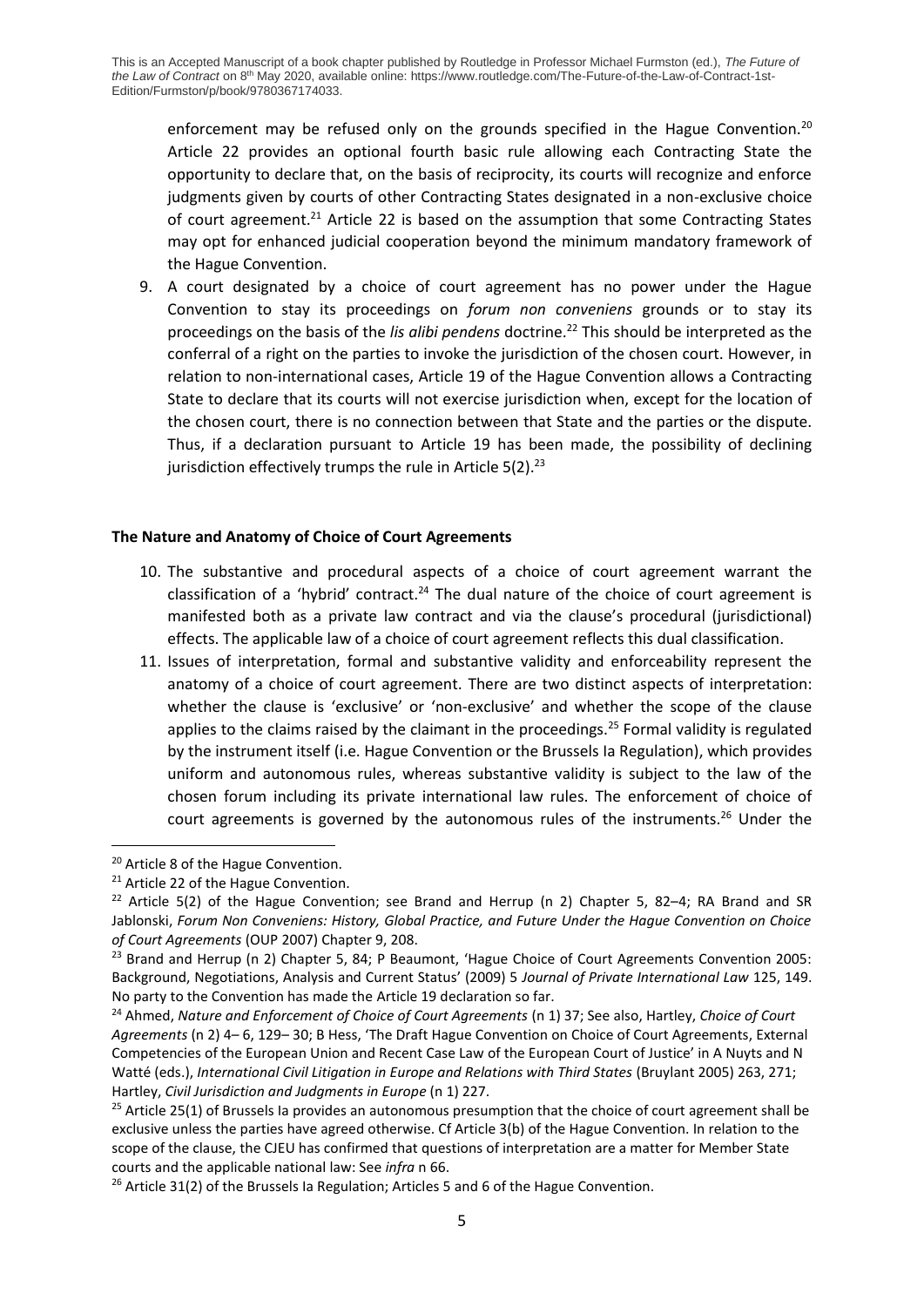English common law regime and to the extent permitted by the autonomous system of the instruments.<sup>27</sup> anti-suit injunctions, actions for damages and anti-enforcement injunctions may enforce the breach of a choice of court agreement.<sup>28</sup> A stay of proceedings may be granted where a foreign choice of court agreement has been breached by contrary proceedings in the forum.<sup>29</sup> The law of the forum governs remedies for breach of choice of court agreements in the English common law regime.<sup>30</sup>

12. This map of related issues has provided context to our discussion of the validity of choice of court agreements under the Hague Convention and the Brussels Ia Regulation.

## **Formal Validity and Consent in Choice of Court Agreements**

- 13. Both the Brussels Ia Regulation and the Hague Convention prescribe formal requirements that must be satisfied if the choice of court agreement is to be considered valid. Consent is also a necessary requirement for the validity of a choice of court clause.<sup>31</sup> Although formal validity and consent are independent concepts, the two requirements are connected because the very purpose of the formal requirements is to guarantee the existence of consent.<sup>32</sup> If the formal requirements are met, this may be taken to constitute the existence of consent. Alternatively, if the requirements of form are not satisfied, the court may find that there was an absence of consent.
- 14. The CJEU has referred to the close relationship between formal validity and consent in a number of its decisions. The court has made the validity of a choice of court agreement subject to an 'agreement' between the parties.<sup>33</sup> The Brussels Ia Regulation imposes upon the Member State court the duty of examining whether the clause conferring jurisdiction was in fact the subject of consensus between the parties, which must be clearly and precisely demonstrated.<sup>34</sup> The court has also stated that the very purpose of the formal

<sup>27</sup> In Case C-159/02 *Turner v. Grovit* [2005] ECR I-3565 and Case C-185/07 *Allianz SpA v. West Tankers Inc* [2009] 1 Lloyd's Rep 413, the CJEU has held that the legal technique used by the English courts to prevent a party from commencing or continuing proceedings in breach of a jurisdiction or arbitration agreement, the anti-suit injunction, could not be granted in circumstances in which the foreign proceedings are before the courts of another EU Member State and are within the scope of the Brussels I Regulation. See M Ahmed, 'The enforcement of settlement and jurisdiction agreements and parallel proceedings in the European Union: *The Alexandros T* litigation in the English courts' (2015) 11 *Journal of Private International Law* 406, 412-415.

<sup>&</sup>lt;sup>28</sup> M Ahmed and P Beaumont, 'Exclusive choice of court agreements: some issues on the Hague Convention on choice of court agreements and its relationship with the Brussels I recast especially anti-suit injunctions, concurrent proceedings and the implications of BREXIT' (2017) 13 *Journal of Private International Law* 386, 394-408.

<sup>29</sup> Ahmed, *Nature and Enforcement of Choice of Court Agreements* (n 1) 2.

<sup>30</sup> Cf A Briggs, 'The Unrestrained Reach of an Anti-Suit Injunction: A Pause for Thought' [1997] *Lloyd's Maritime and Commercial Law Quarterly* 90; C Sim, 'Choice of Law and Anti-Suit Injunctions: Relocating Comity' (2013) 62 *International and Comparative Law Quarterly* 703.

<sup>31</sup> Case C-322/14 *Jaouad El Majdoub v CarsOnTheWeb.Deutschland GmbH* ECLI:EU:C:2015:334, [26]; Case C‑543/10 *Refcomp SpA v Axa Corporate Solutions Assurance SA and Others* ECLI:EU:C:2013:62, [26]. <sup>32</sup> *Jaouad El Majdoub* (n 31) [30]; *Refcomp* (n 31) [28].

<sup>33</sup> Case C-387/98 *Coreck Maritime GmbH v Handelsveem BV and Others* ECLI:EU:C:2000:606, [13]; Case C-24/76 *Estasis Salotti di Colzani Aimo e Gianmario Colzani s.n.c. v Rüwa Polstereimaschinen GmbH* ECLI:EU:C:1976:177, [7]; Case C-25/76 *Galeries Segoura SPRL v Société Rahim Bonakdarian* ECLI:EU:C:1976:178, [6]; Case C-106/95 *Mainschiffahrts-Genossenschaft eG (MSG) v Les Gravières Rhénanes SARL* ECLI:EU:C:1997:70, [15].

 $34$  Ibid.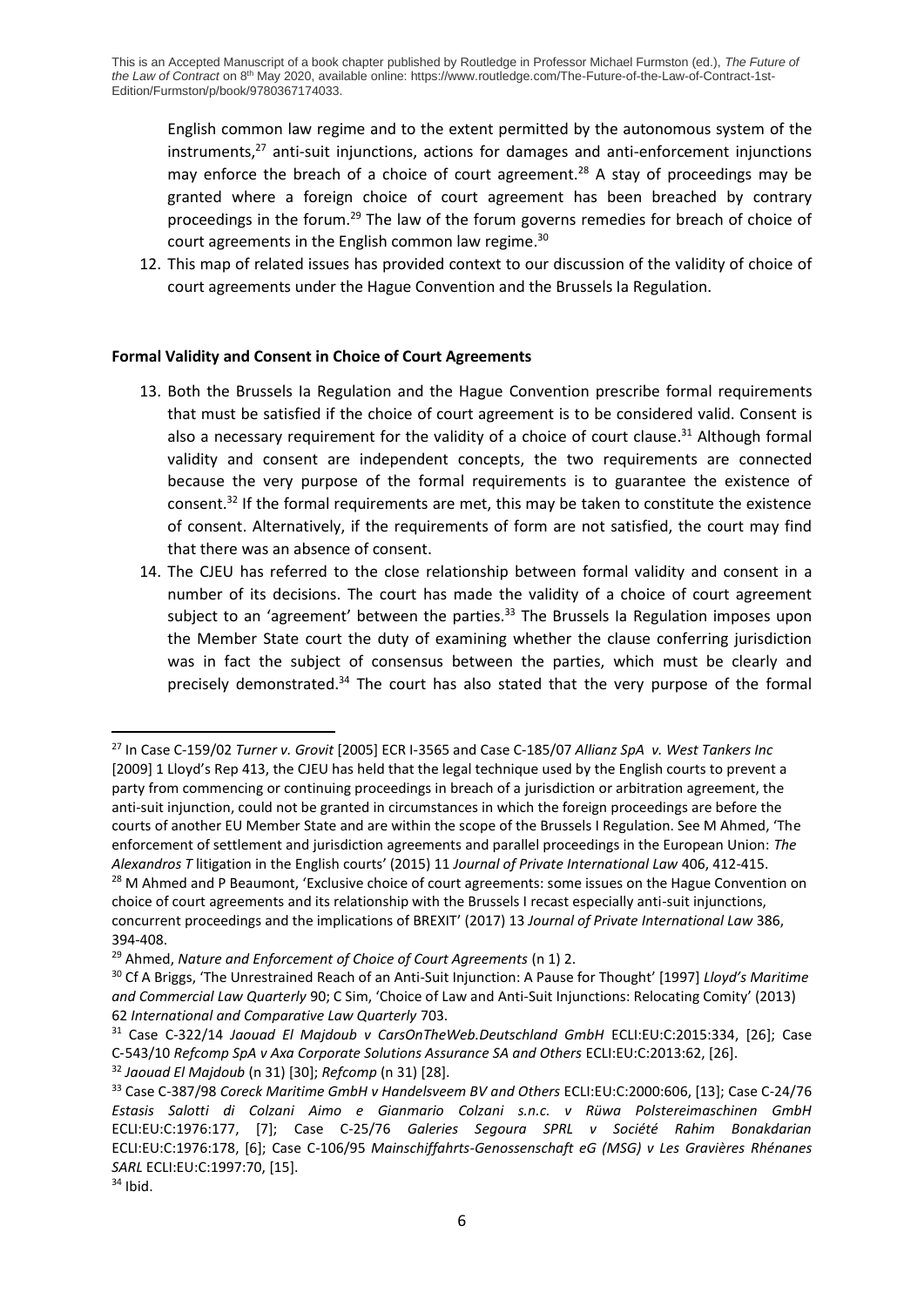requirements imposed by Article  $17^{35}$  (now Article 25 of Brussels Ia) is to ensure that consensus between the parties is in fact established.<sup>36</sup>

- 15. Article 25(1) of the Brussels Ia Regulation allows the parties to agree upon conferring jurisdiction on a Member State court subject to the agreement satisfying the formal validity requirements. The formal validity requirements for choice of court agreements under the Brussels Ia Regulation have evolved over time into their current state.<sup>37</sup> The choice of court agreement must be either:<sup>38</sup>
	- 1. in writing or evidenced in writing;<sup>39</sup>
	- 2. in a form which accords with practices which the parties have established between themselves; or
	- 3. in international trade or commerce, in a form which accords with a usage of which the parties are or ought to have been aware and which in such trade or commerce is widely known to, and regularly observed by, parties to contracts of the type involved in the particular trade or commerce concerned.
- 16. A party seeking to rely on a choice of court agreement must have a 'good arguable case' that Article 25(1) of Brussels Ia Regulation's formal requirements are satisfied.<sup>40</sup> The formal requirements cannot be overridden or amended by the national law of Member States and Member State law cannot prescribe additional requirements of form. 41
- 17. In the CJEU's nascent jurisprudence on the Brussels I regime, the requirement that the choice of court agreement be in writing or evidenced in writing was construed strictly. In addition to the designation of a particular Member State court in writing, consent was also required to be in writing. In *Colzani*, the CJEU required that the contract be signed by both parties and should contain an express reference to the general conditions which contained the choice of court agreement in order to ensure that the other party had really consented and had an opportunity to check the clause by exercising reasonable care.<sup>42</sup>
- 18. In *Segoura*, the parties entered into an oral contract for the sale of goods where the choice of court agreement was not discussed.<sup>43</sup> However, when the goods were delivered, the seller handed the buyer a document which expressly stated on the front that the sale and delivery were subject to the conditions on the reverse. The choice of court agreement was printed on the reverse amongst the conditions. The CJEU ruled that:<sup>44</sup>

<sup>&</sup>lt;sup>35</sup> Article 17 of the 1968 Brussels Convention on jurisdiction and the enforcement of judgments in civil and commercial matters OJ L 299, 31.12.1972, p 32.

<sup>36</sup> Case 313/85 *Iveco Fiat v Van Hool* ECLI:EU:C:1986:423, [5].

<sup>&</sup>lt;sup>37</sup> The present version of the text was finalised when Spain and Portugal acceded to the Brussels Convention in 1989. This version of the text was inherited by the Brussels I Regulation (2001) and the Brussels Ia Regulation (2012). See Hartley, *Civil Jurisdiction and Judgments in Europe* (n 1) Chapter 13.

<sup>&</sup>lt;sup>38</sup> Cf For the formal requirements of an arbitration agreement see, Section 5 of the English Arbitration Act 1996.

<sup>&</sup>lt;sup>39</sup> As per Article 25(2), any communication by electronic means which provides a durable record of the agreement is treated as 'writing'. A 'click wrap' agreement is 'in writing' for the purposes of Article 25 because the text of the terms and conditions containing the choice of court agreement can be printed and saved before the conclusion of the contract: *Jaouad El Majdoub* (n 31); See A Dickinson, '"Click Wrapping" Choice of Court Agreements in the Brussels I Regime' [2016] *Lloyd's Maritime and Commercial Law Quarterly* 15.

<sup>40</sup> *Bols Distilleries (t/a as Bols Royal Distilleries) v Superior Yacht Services Ltd* [2006] UKPC 45 (Lord Rodger).

<sup>41</sup> Case 150/80 *Elefanten Schuh GmbH v Pierre Jacqmain* ECLI:EU:C:1981:148, [26].

<sup>42</sup> *Colzani* (n 33) [9].

<sup>43</sup> *Segoura* (n 33).

<sup>44</sup> Ibid [8].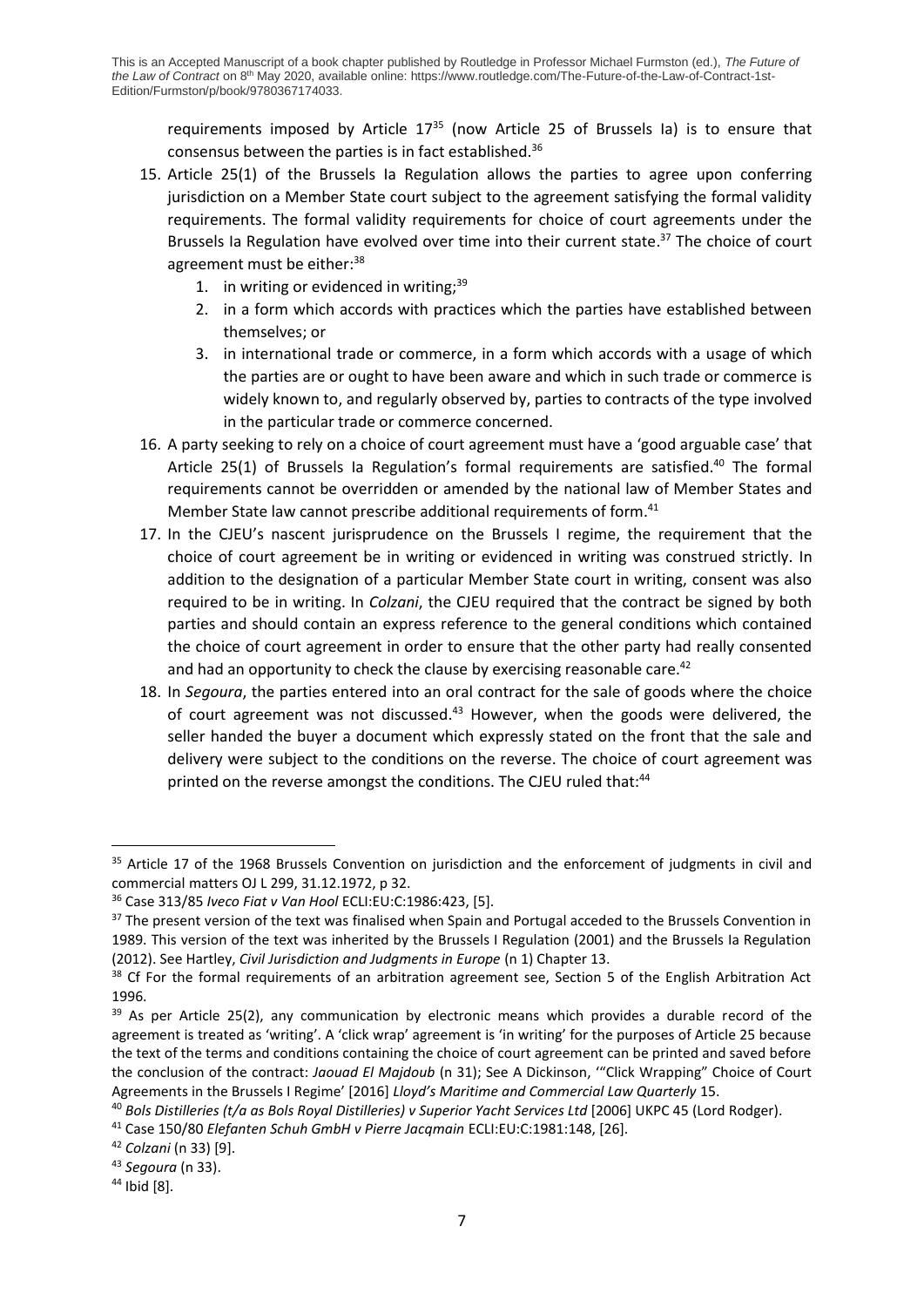Even if, in an orally concluded contract, the purchaser agrees to abide by the vendor's general conditions, he is not for that reason to be deemed to have agreed to any clause conferring jurisdiction which might appear in those general conditions.

- 19. The court said that the position would be different if the oral agreement was part of a continuing trading relationship between the parties and the dealings between the parties as a whole were governed by the general conditions of the party giving the confirmation, and these conditions contained a choice of court agreement. Under these circumstances, it would be contrary to good faith for the recipient of the confirmation to deny that he had agreed to the choice of court agreement.<sup>45</sup>
- 20. Under Article 25(1)(a) of the Brussels Ia Regulation, it is also possible to have an oral agreement 'evidenced in writing'. In *Berghoefer*, the contract contained a choice of court agreement nominating a French court. $46$  However, there was a subsequent oral agreement that the chosen court would be in Germany. A written document setting out what had been agreed was received by the other party but there was no response. The CJEU held that there was a choice of court agreement evidenced in writing.<sup>47</sup> The court also held that it was immaterial that the choice of court agreement was in favour of the party providing the written confirmation.<sup>48</sup>
- 21. *Prima facie*, it might be difficult to reconcile the decisions in *Segoura* with *Berghoefer*. In *Segoura*, the parties had agreed that the contract would be subject to the vendor's general conditions. The general conditions contained the choice of court agreement but there was no express oral agreement in relation to the choice of court clause. The CJEU adjudicated that this was insufficient. On the other hand, in *Berghoefer* there was an express oral agreement about the choice of court agreement. Once this oral agreement was evidenced in writing, the requirements of the Brussels I regime were satisfied.
- 22. It has been argued that the scope of application of the formal requirements in Article 25(1) of the Brussels Ia Regulation overlap.<sup>49</sup> It appears that Article 25(1)(c) covers Article 25(1)(b) as it is applicable where the parties have previously had business relations. As compared to Article 25(1)(a), the other two formal requirements allow oral agreements on jurisdiction. However, oral agreements are less likely to be encountered in international commerce where parties usually provide objective evidence of their contract through writing. Article 25(1)(a) of the Brussels Ia Regulation is capable of subsuming the other formal requirements, because the decision in *Berghoefer* demonstrates that an oral agreement on choice of court can later be evidenced in writing.<sup>50</sup> The reluctance of the delegations to adopt the other two formal requirements in Article 3(c) of the Hague Convention seems justified. 51
- 23. Under the Hague Convention, consent is an essential constituent of a choice of court agreement. The autonomous notion of consent applies independently of the law of any

<sup>45</sup> Ibid [11].

<sup>46</sup> Case 221/84 *F. Berghoefer GmbH & Co. KG v ASA SA* ECLI:EU:C:1985:337.

<sup>47</sup> Ibid [14].

<sup>48</sup> Ibid.

<sup>&</sup>lt;sup>49</sup> P Beaumont and B Yüksel, 'The Validity of Choice of Court Agreements under the Brussels I Regulation and the Hague Choice of Court Agreements Convention' in K Boele-Woelki, T Einhorn, D Girsberger and S Symeonides (eds.), *Convergence and Divergence in Private International Law: Liber Amicorum Kurt Siehr* (Eleven International Publishing 2010) 563, 571; PR Beaumont and PE McEleavy, *Anton's Private International Law* (3rd Edition, W Green 2011) 248-249.

 $50$  Ibid.

<sup>51</sup> See Hartley, *Civil Jurisdiction and Judgments in Europe* (n 1) 264.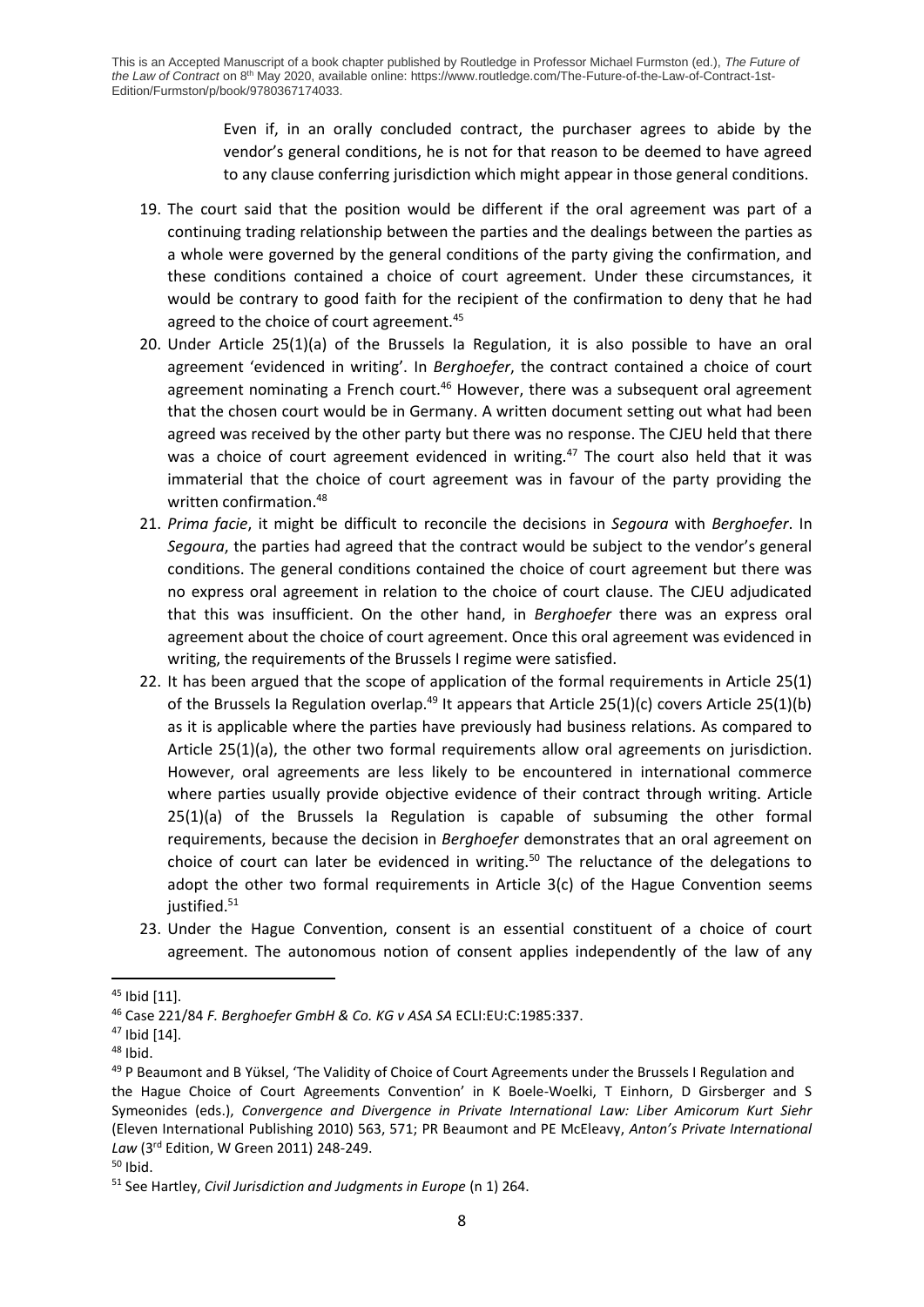Contracting State and is governed by the Convention itself. However, the legal effect of fraud, mistake, duress and other defects of consent is determined by the law of the Contracting State designated in the choice of court agreement including its private international law rules. This follows from the choice of law rule that a choice of court agreement is invalid if it is null and void under the law of the State of the chosen court.<sup>52</sup> The choice of law rule governing material validity cannot encroach on the rules explicitly laid down in the Convention. As a result, the requirement of the Convention that consent must exist cannot be determined by the law of the State of the chosen court.<sup>53</sup> A distinction may therefore be drawn between the factual existence and the substantive validity of a choice of court agreement.

24. Article 3(c) of the Hague Convention lays down the requirements of form for a choice of court agreement. These formal requirements cannot be overridden or amended and no additional formal requirements can be imposed by the law of a Contracting State.<sup>54</sup>

Article 3(c) of the Hague Convention states:

[A]n exclusive choice of court agreement must be concluded or documented $55 -$ 

(i) in writing; or

(ii) by any other means of communication which renders information accessible so as to be usable for subsequent reference.<sup>56</sup>

- 25. This is different from the equivalent provision in the Brussels Ia Regulation and needs further analysis. The Hartley and Dogauchi Report explains that where the agreement is in writing, its formal validity is not dependent on it being signed.<sup>57</sup> However, the lack of signature might render it more difficult to prove the existence of the agreement. $58$  The Hartley and Dogauchi Report also states that if the agreement is oral and one party puts it into writing, it does not matter if he was the one who benefitted from it because the chosen court was in his country.<sup>59</sup>
- 26. The prevailing academic authority does not support a strict interpretation of the formal requirements in Article 3(c) of the Hague Convention.<sup>60</sup> Therefore, it would be wrong for courts in the EU Member States and the other Contracting States of the Hague Convention to adhere to the strict interpretation originally given by the CJEU to Article 25(1)(a) of the Brussels Ia Regulation in decisions such as *Colzani* and *Segoura*. <sup>61</sup> A choice of court agreement on the reverse of the contract should suffice, if the other party was aware that it

 $52$  Articles 5(1), 6(a) and 9(a) of the Hague Convention.

<sup>53</sup> Hartley and Dogauchi (n 2) [94]-[96].

<sup>54</sup> Ibid [110].

 $55$  ibid [113]: The phrase 'evidenced in writing' in Article 25(1)(a) of the Brussels Ia Regulation was replaced with 'documented in writing'.

<sup>&</sup>lt;sup>56</sup> This provision has the same effect as Article 25(2) of the Brussels Ia Regulation. Both provisions are inspired by Article 6(1) of the UNCITRAL Model Law on Electronic Commerce 1996.

<sup>57</sup> Hartley and Dogauchi (n 2) [112].

 $58$  Ibid.

<sup>59</sup> Ibid [114].

<sup>60</sup> See Hartley, *Civil Jurisdiction and Judgments in Europe* (n 1) 265, notes that a more liberal approach is justified in the Hague Convention because only commercial transactions are covered and controversial matters such as carriage of goods by sea are excluded. See also, Brand and Herrup (n 2) 46; Beaumont and McEleavy (n 49) 261.

<sup>61</sup> See *supra* n 33.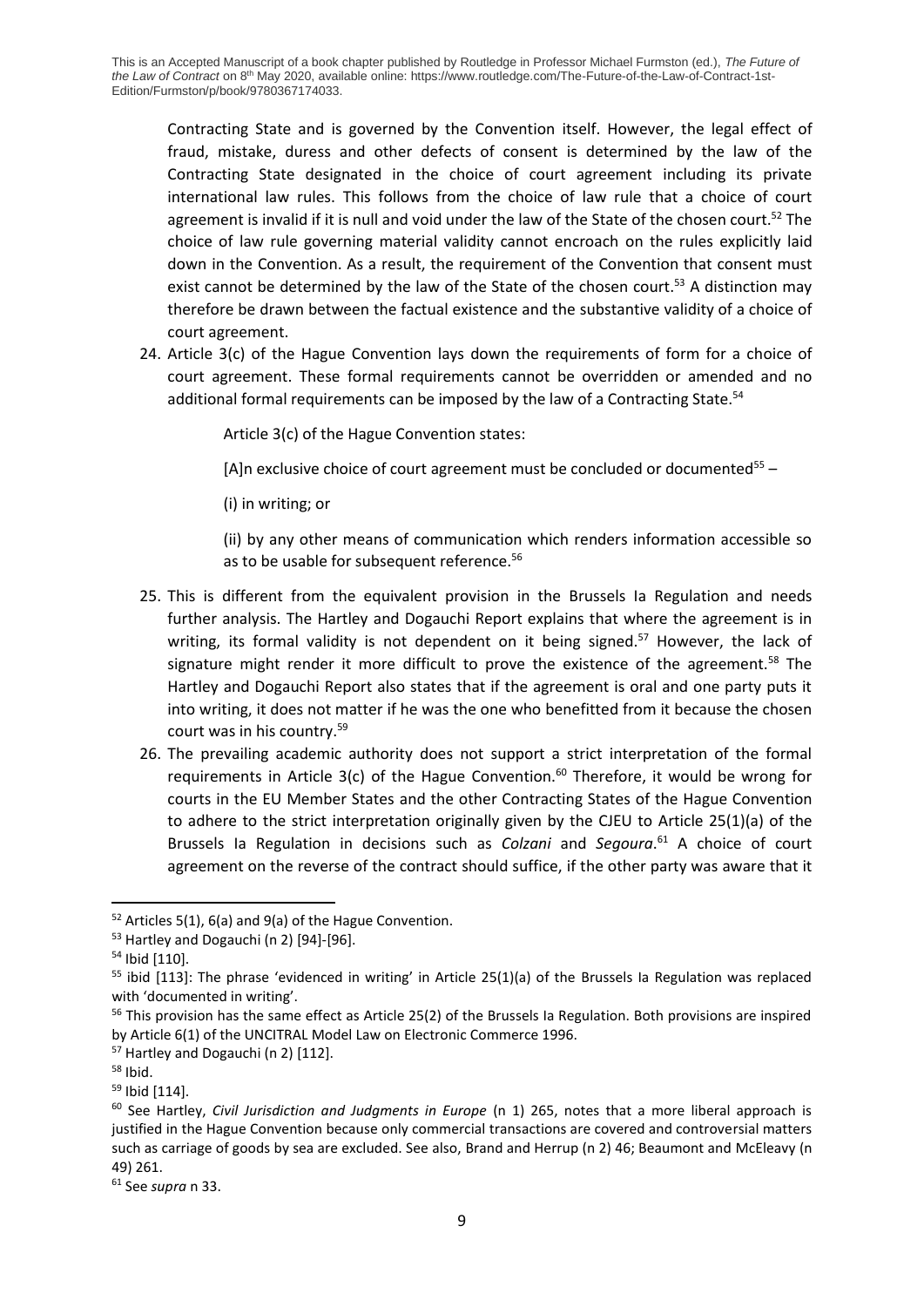should look at the back of the contract. In similar vein, a choice of court agreement in a separate document given to the other party should suffice if it was aware that it should read it. An express oral agreement prior to a written confirmation should not necessarily be required. An objective test of reasonableness should guide the application of the formal validity provision in the Hague Convention.

## **Substantive Validity of Choice of Court Agreements**

27. Article 23 of the Brussels I Regulation did not contain an express provision on the substantive validity of a choice of court agreement.<sup>62</sup> The law of some Member States referred substantive validity of a choice of court agreement to the law of the forum whereas other Member States referred it to the applicable law of the substantive contract. $63$ However, the Brussels Ia Regulation applies the law of the *forum prorogatum* (chosen forum) including its choice of law rules to the issue of the substantive validity of a choice of court agreement.<sup>64</sup> Under Article 25(1) the elected court shall have jurisdiction 'unless the agreement is null and void as to its substantive validity under the law of that Member State'. <sup>65</sup> The CJEU has confirmed that questions of interpretation are a matter for Member State courts and the applicable national law.<sup>66</sup>

<sup>62</sup> Council Regulation (EC) 44/2001 on jurisdiction and the recognition and enforcement of judgments in civil and commercial matters (Brussels I) [2001] OJ L12/1. See Beaumont and McEleavy (n 49) Chapter 8, 249 – 55; ZS Tang, *Jurisdiction and Arbitration Agreements in International Commercial Law* (Routledge 2014) Chapter 2, 22 – 25. Cf Briggs (n 1) 251 – 52, terms the reference to the law of the chosen court including its private international law rules to assess matters of substantive validity as 'retrograde'; A Briggs, *Agreements on Jurisdiction and Choice of Law* (OUP 2008) 257, advances the view that 'Article 23 does not require, and is not necessarily satisfied by, a contractually-binding agreement on jurisdiction'; A Dickinson, 'Surveying the Proposed Brussels I bis Regulation— Solid Foundations but Renovation Needed' (2010) 12 *Yearbook of Private International Law* 247, 301, contends that a solution to the issue is unnecessary and that the CJEU has already achieved a high level of legal certainty by affirming that the consent of the parties is to be determined solely by reference to the requirements of Article 23 of the Brussels I Regulation. Moreover, Dickinson argues that the new provision should not be used by Member State courts to permit a challenge to the validity of choice of court agreements on grounds which the CJEU has interpreted autonomously, ie CJEU jurisprudence should not be reversed; L Merrett, 'Article 23 of the Brussels I Regulation: A Comprehensive Code for Jurisdiction Agreements?' (2009) 58 *International and Comparative Law Quarterly* 545, argues that the requirements of Article 23 are both necessary and sufficient conditions for the material validity of jurisdiction agreements in Brussels I Regulation cases and if any other tool is needed to deal with cases where the jurisdiction agreement itself is directly impeached, a Community notion of good faith is the appropriate way to deal with such cases. <sup>63</sup> See *Heidelberg Report* (n 11) [326], 92.

<sup>&</sup>lt;sup>64</sup> Article 25(1) and Recital 20 of the Brussels Ia Regulation. For an early proposal to the same effect under the Brussels Convention, see AG Slynn in Case 150/80 *Elefanten Schuh GmbH v Pierre Jacqmain* ECLI:EU:C:1981:112, 1697-1698; In Case C-222/15 *Hőszig Kft. v Alstom Power Thermal Services* ECLI:EU:C:2016:224, [47], AG Szpunar examined the scope of the *lex fori prorogatum* rule and suggested that the new formulation does not attempt to reverse the CJEU's case law on the autonomous determination of consent. For a similar argument, see U Magnus and P Mankowski (eds.), *Brussels Ibis Regulation* (Cologne, Verlag Dr Otto Schmidt, 2016) 628; Dickinson and Lein (n 1) 298.

<sup>&</sup>lt;sup>65</sup> The phrase 'null and void' might be interpreted to exclude 'voidable' acts. A more accurate and specific provision would not limit the choice of law rule on substantive validity to just 'void' choice of court agreements: See U Magnus, 'Choice of Court Agreements in the Review Proposal for the Brussels I Regulation' in E Lein (ed.), *The Brussels I Review Proposal Uncovered* (BIICL 2012) 83, 93. Cf Section 9(4) of the English Arbitration Act 1996 and Article II(3) of the New York Convention.

<sup>66</sup> Case C-352/13 *Cartel Damage Claims (CDC) Hydrogen Peroxide SA v Evonik Degussa GmbH and Others* ECLI:EU:C:2015:335, [67]; Case C-214/89 *Powell Duffryn plc v Wolfgang Petereit* [1992] ECR I-01745 [36]-[37];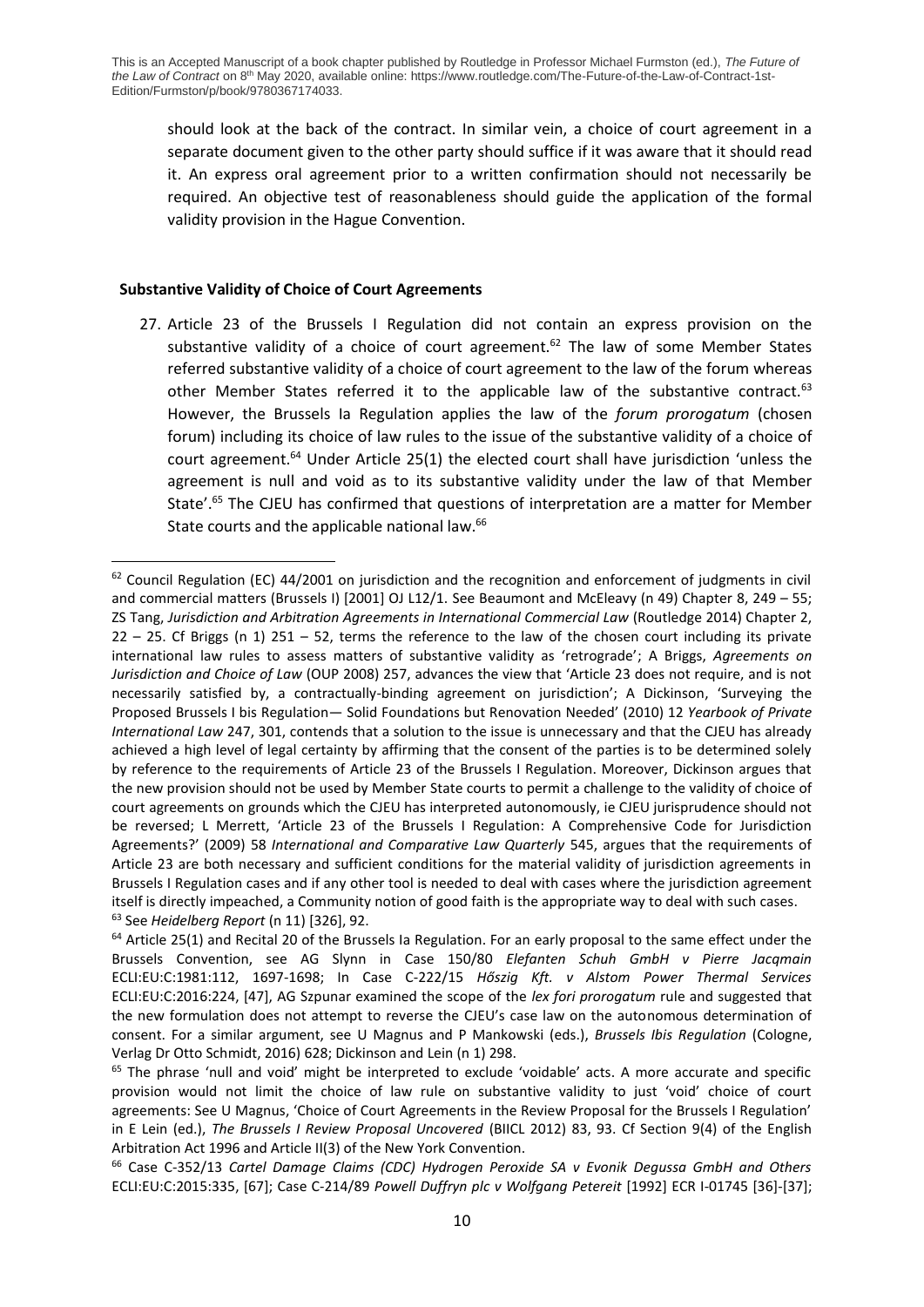- 28. There is a contrary indication in the Hartley and Dogauchi Report of the Hague Convention that most 'consent' questions are governed by the choice of law rules established to determine substantive validity and capacity.<sup>67</sup> However, Beaumont has warned us about the dangers in the argument that issues of consent are governed by either 'the law of the forum  $-$  including its choice of law rules<sup>168</sup> or even the law of the chosen forum including its choice of law rules.<sup>69</sup> It should be noted that in both the Brussels Ia Regulation and the Hague Convention, the general principle of consent applies independently of the law of any Member State or Contracting State and follows autonomously from the instrument itself.<sup>70</sup> The Brussels Ia Regulation and the Hague Convention provide a complete system of rules to determine whether there is a choice of court agreement.<sup>71</sup>
- 29. The policy basis animating the selection of the law of the chosen court including its choice of law rules is to render the Brussels Ia Regulation compatible with the Hague Convention. The wording of the rules for substantive validity for choice of court agreements in both the instruments is almost identical.<sup>72</sup> This has facilitated the approval of the Hague Convention by the EU and ensures the consistent treatment of issues of substantive validity of choice of court agreements under both the Brussels Ia Regulation and under the Hague Convention.
- 30. The application of 'substantive validity' should be limited to the contractual validity of the choice of court clause and should not extend to its jurisdictional or procedural effects. It is submitted that subjecting the procedural aspects of the choice of court agreement to the choice of law rule for substantive validity will undermine the fundamental structure of both the Hague Convention and the Brussels Ia Regulation. The national law of a Member State or Contracting State should apply to defects of consent that impair or negate the contractual validity of a choice of court agreement. Procedural issues such as whether a valid choice of court agreement may be incorporated into a contract with a weaker party (consumer or employee) is concerned with its jurisdictional effect. A characterisation issue of contemporary practical relevance relates to whether the perceived incompatibility of asymmetric choice of court agreements with the Brussels Ia Regulation is subject to the choice of law rule regulating substantive validity or the autonomous procedural effect of a choice of court agreement. <sup>73</sup> The Hague Convention only applies to exclusive choice of court agreements as opposed to asymmetric choice of court agreements.<sup>74</sup>

Case C-269/95 *Francesco Benincasa v Dentalkit Srl* [1997] ECR I-03767 [31]; *Roche Products v Provimi* [2003] EWHC 961 (Comm), [81] (Aikens J).

 $67$  Hartley and Dogauchi (n 2) [94]-[96].

<sup>&</sup>lt;sup>68</sup> Brand and Herrup (n 2) 79. Cf RA Brand, 'The Evolving Private International Law/Private Law Overlap in the European Union' in P Mankowski and W Wurmnest (ed.), *Festschrift für Ulrich Magnus* (Dr Otto Schmidt 2014) 371.

<sup>69</sup> Beaumont (n 23) 139.

<sup>70</sup> Hartley (n 2) 133; Beaumont (n 23) 139.

<sup>71</sup> For the Brussels Ia Regulation, see *Refcomp* (n 31) [21]; Case C-222/15 *Hőszig Kft. v Alstom Power Thermal Services* ECLI:EU:C:2016:525 [29].

 $72$  Article 25(1) of the Brussels Ia Regulation; Article 5(1) of the Hague Convention.

<sup>&</sup>lt;sup>73</sup> M Ahmed, 'The Legal Regulation and Enforcement of Asymmetric Jurisdiction Agreements in the European Union' (2017) 28 *European Business Law Review* 403, 412-413; L Merrett, 'The Future Enforcement of Asymmetric Jurisdiction Agreements' (2018) 67 *International and Comparative Law Quarterly* 37, 51; Fentiman (n 1) 82; Hartley, *Civil Jurisdiction and Judgments in Europe* (n 1) 265; J Strnad, 'Determining the Existence of Consent for Choice-of-Court Agreements under the Brussels I-bis Regulation' (2014) 14 *The European Legal Forum* 113, 117-118.

<sup>&</sup>lt;sup>74</sup> Article 3(a) of the Hague Convention; Minutes No. 3 of the Twentieth Session, Commission II, [2]-[11]; Hartley and Dogauchi (n 2) [106]; See Ahmed, *Nature and Enforcement of Choice of Court Agreements* (n 1) 231. Cf Merrett (n 73) 58.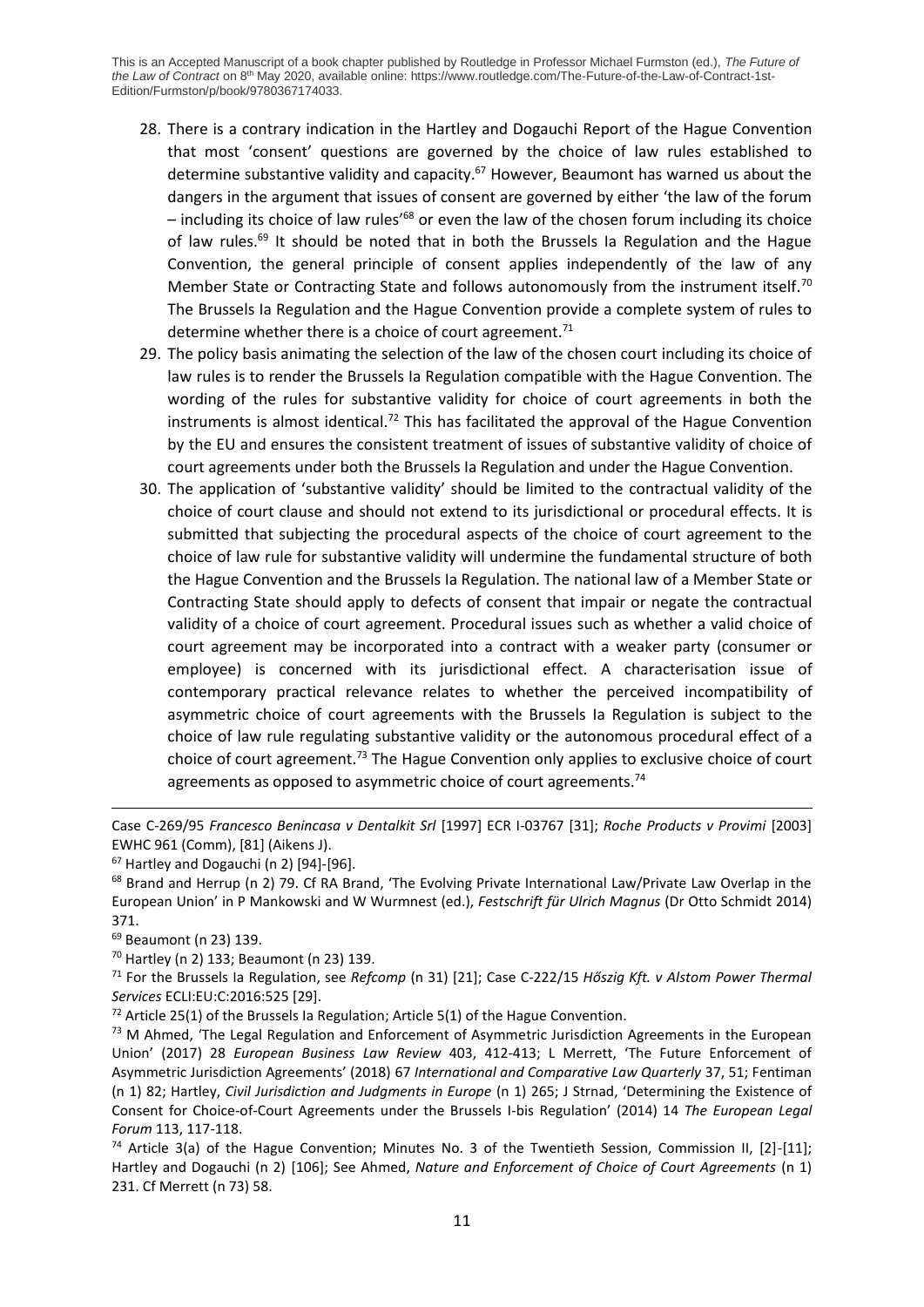- 31. According to Recital 20 of the Brussels Ia Regulation the reference to the nominated court's law includes both its substantive law and its choice of law rules. Therefore it is clear that the inclusion of *renvoi* within Article 25 is intended and the question whether a choice of court agreement is materially valid is therefore to be ascertained under the substantive law to which the choice of law rules of the Member State of the chosen court refer.<sup>75</sup>
- 32. Some commentators have questioned whether *renvoi* should be applied in determining the substantive validity of a choice of court agreement.<sup>76</sup> They argue that contractual relations governed by party autonomy should exclude *renvoi* from the application of choice of law rules.<sup>77</sup> The exclusion of *renvoi* from the choice of law regimes of the Rome I<sup>78</sup> and Rome II<sup>79</sup> Regulations is evidence that certainty and predictability may be compromised by the application of *renvoi*. Moreover, the unilateral national private international law rules of the Member States may act as an impediment to the sound operation of the choice of law rule as the harmonised Rome I Regulation is inapplicable. It is argued that the choice of law rule on substantive validity may increase litigation risk in multi-state transactions and should only be relied upon where there is a defect of consent (fraud, misrepresentation, duress or mistake), lack of authority or lack of capacity.<sup>80</sup> It should not extend to issues of contractual enforceability that are extrinsic to the consent or capacity of the parties, such as illegality or public policy.<sup>81</sup>
- 33. However, in some cases it may be unreasonable to apply the substantive law of the *forum prorogatum* to the issue of capacity.<sup>82</sup> The forum chosen by the parties is often due to its neutrality and efficient dispute resolution and the chosen forum may have a tenuous connection with the actual dispute. In such cases it may be preferable to apply the choice of law rules of the chosen forum to determine the capacity of a party to enter into a choice of court agreement. The application of *renvoi* in these cases will lead to the application of a law closely connected to the dispute. In similar vein, where the parties have made a choice of law agreement that differs from the substantive law usually applied before the *forum prorogatum*, *renvoi* to the chosen law should be applied in deference to the principle of party autonomy.<sup>83</sup> In the absence of an express choice of law agreement, the court will have to determine the law applicable to the substantive validity of the choice of court agreement. $84$  In this regard, a forum where a choice of court agreement is a strong indication of implied choice of law of the chosen court will be at an advantage compared to

<sup>75</sup> For a discussion of *renvoi*, see L Collins and others (eds.), *Dicey, Morris and Collins on the Conflict of Laws* (Sweet & Maxwell 2012) Chapter 4; JJ Fawcett and JM Carruthers, *Cheshire, North and Fawcett: Private International Law* (OUP 2008) Chapter 5; Beaumont and McEleavy (n 49) Chapter 4, 100 – 09.

<sup>&</sup>lt;sup>76</sup> B Hess, 'The Brussels I Regulation: Recent Case Law of the Court of Justice and the Commission's Proposed Recast' (2012) 49 *Common Market Law Review* 1075, 1107; P Hay, 'Notes on the European Union's Brussels-I "Recast" Regulation' (2013) 13 *The European Legal Forum* 1, 3; K Takahashi, 'Damages for Breach of a Choice of Court Agreement: Remaining Issues' [2009] *Yearbook of Private International Law* 73, 85; Briggs (n 1) 252.

<sup>77</sup> PE Nygh, *Autonomy in International Contracts* (OUP 1999) 83 – 84 .

<sup>78</sup> Article 20 of the Rome I Regulation.

<sup>&</sup>lt;sup>79</sup> Article 24 of Regulation 864/2007 EC on the law applicable to non-contractual obligations [2007] OJ L199/40 ('Rome II Regulation').

<sup>&</sup>lt;sup>80</sup> Dickinson and Lein (n 1) 297; Magnus and Mankowski (n 64) 630; See also, Merrett (n 73) 51.

 $81$  Ibid.

<sup>82</sup> T Ratkovic' and Rotar D Zgrabljic', 'Choice-of-Court Agreements under the Brussels I Regulation (Recast)' (2013) 9 *Journal of Private International Law* 245, 258.

<sup>83</sup> Beaumont and McEleavy (n 49) Chapter 8, 254 – 55; See generally, M Ahmed, 'The Nature and Enforcement of Choice of Law Agreements' (2018) 14 *Journal of Private International Law* 500.

<sup>84</sup> Beaumont and Yüksel (n 49) 576.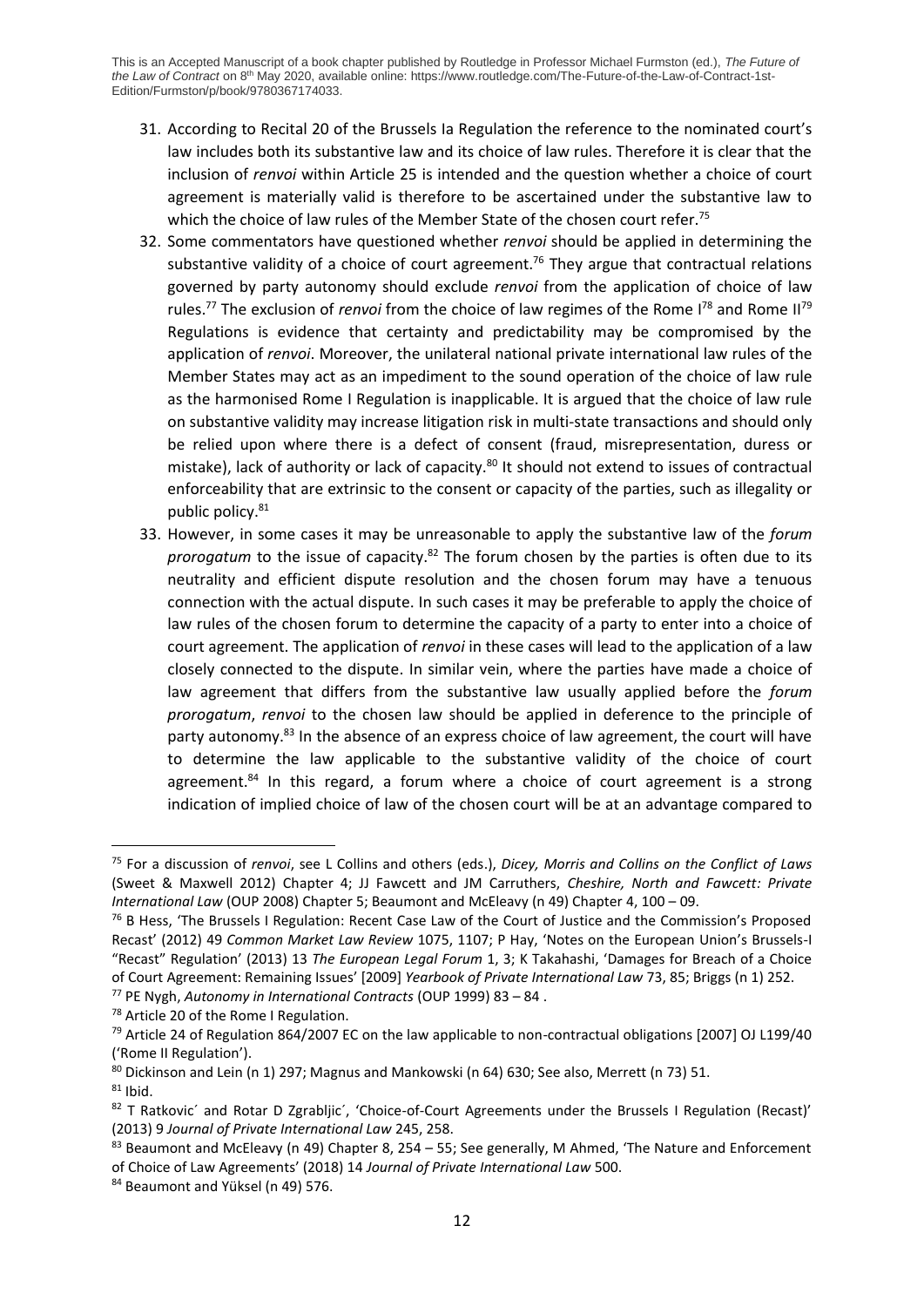a forum where a choice of court agreement is just one of the factors that could determine whether a choice of law has been clearly demonstrated.<sup>85</sup>

- 34. On the other hand, in the case of other defects of consent, it is not clear how *renvoi* can help in determining the substantive validity of a choice of court agreement. The substantive law of the chosen court may provide an appropriate legal regime to govern such issues, making a reference to the choice of law rules of the chosen court unnecessary. The factors pointing away from the law of the *forum prorogatum* in issues of capacity may not exert the same pull in relation to the other defects of consent. Indeed, the law of a neutral forum may negative any advantage available under a law closely connected to the dispute such as the applicable law of the underlying contract. The doctrines of severability<sup>86</sup> and *Dépeçage*<sup>87</sup> allow the choice of court agreement to be governed by a law separate from the law governing the underlying contract. In fact, a separate law governing the choice of court agreement may ensure the continued validity of such agreements where the entire contract is impeached.
- 35. Difficult issues of proof of foreign law arise with the application of the doctrine of *renvoi*. Unlike civil law legal systems, foreign law is a question of fact in the English common law.<sup>88</sup> Therefore, the party relying on foreign law is required to plead and prove the content of foreign law.<sup>89</sup> When applying the doctrine of *renvoi*, evidence of the foreign rules on *renvoi* and foreign choice of law rules have to be pleaded and proved in the English common law courts.<sup>90</sup> In civil law legal systems, evidence of the foreign choice of law rules will suffice for the application of the doctrine of *renvoi*.<sup>91</sup> However, the inherent advantage of the English common law's pragmatic approach to foreign law is that the parties can choose not to rely on the foreign law by not pleading it.<sup>92</sup> English law as the law of the forum is applied instead.<sup>93</sup> Secondly, the English courts usually apply English law as a default where the content of the foreign law is not proved. $94$  An analogy may be drawn between the parties not relying on the foreign law and a delayed choice of English law to govern the dispute.<sup>95</sup> A flexible approach to proof of foreign law in English courts may help the litigants ignore the doctrine of *renvoi* altogether by not pleading and proving the applicable law.
- 36. The Rome I Regulation does not apply to choice of court agreements.<sup>96</sup> National choice of law rules will govern the issue of the substantive validity of a choice of court agreement.<sup>97</sup> The lack of harmonisation of national choice of law rules may lead to uncertainty in the

<sup>87</sup> See '*Dépeçage*' ('Splitting the applicable law'); see Article 3(1) of the Rome I Regulation and the Rome Convention; Collins (n 75) Chapter 32, 1789 – 92; Beaumont and McEleavy (n 49) Chapter 10, 454 – 55.

<sup>85</sup> Recital 12 of the Rome I Regulation. See Briggs (n 1) 541.

<sup>86</sup> Article 25(5) of the Brussels Ia Regulation; Article 3(d) of the Hague Convention.

<sup>&</sup>lt;sup>88</sup> A Briggs, *The Conflict of Laws* (3<sup>rd</sup> Edition, OUP 2013) Chapter 1, 7 – 13.

 $89$  Ibid.

<sup>90</sup> Hartley, *Choice of Court Agreements* (n 2) Chapter 7, 165– 67: reference to the 'foreign court' or 'double *renvoi*' or 'total *renvoi*' theory adopted by England and many other common law countries.

<sup>&</sup>lt;sup>91</sup> ibid: reference to the 'single *renvoi*' theory adopted by France and Germany.

 $92$  Briggs (n 88).

 $93$  Ibid.

 $94$  Ibid.

<sup>&</sup>lt;sup>95</sup> See Article 3(2) of the Rome I Regulation and the Rome Convention; Collins (n 75) Chapter 32, 1805 – 06; Beaumont and McEleavy (n 49) Chapter 10, 455 – 56.

<sup>&</sup>lt;sup>96</sup> Article 1(2)(e) of the Rome I Regulation; Article 1(2)(d) of the Rome Convention; see M Giuliano and P Lagarde, 'Report on the Convention on the Law Applicable to Contractual Obligations ' [1980] OJ C282/1, 11 – 12; Collins (n 75) Chapter 32, 1788; Beaumont and McEleavy (n 49) Chapter 10, 434 – 39.

<sup>97</sup> *Heidelberg Report* (n 11) [326] – [327], 92.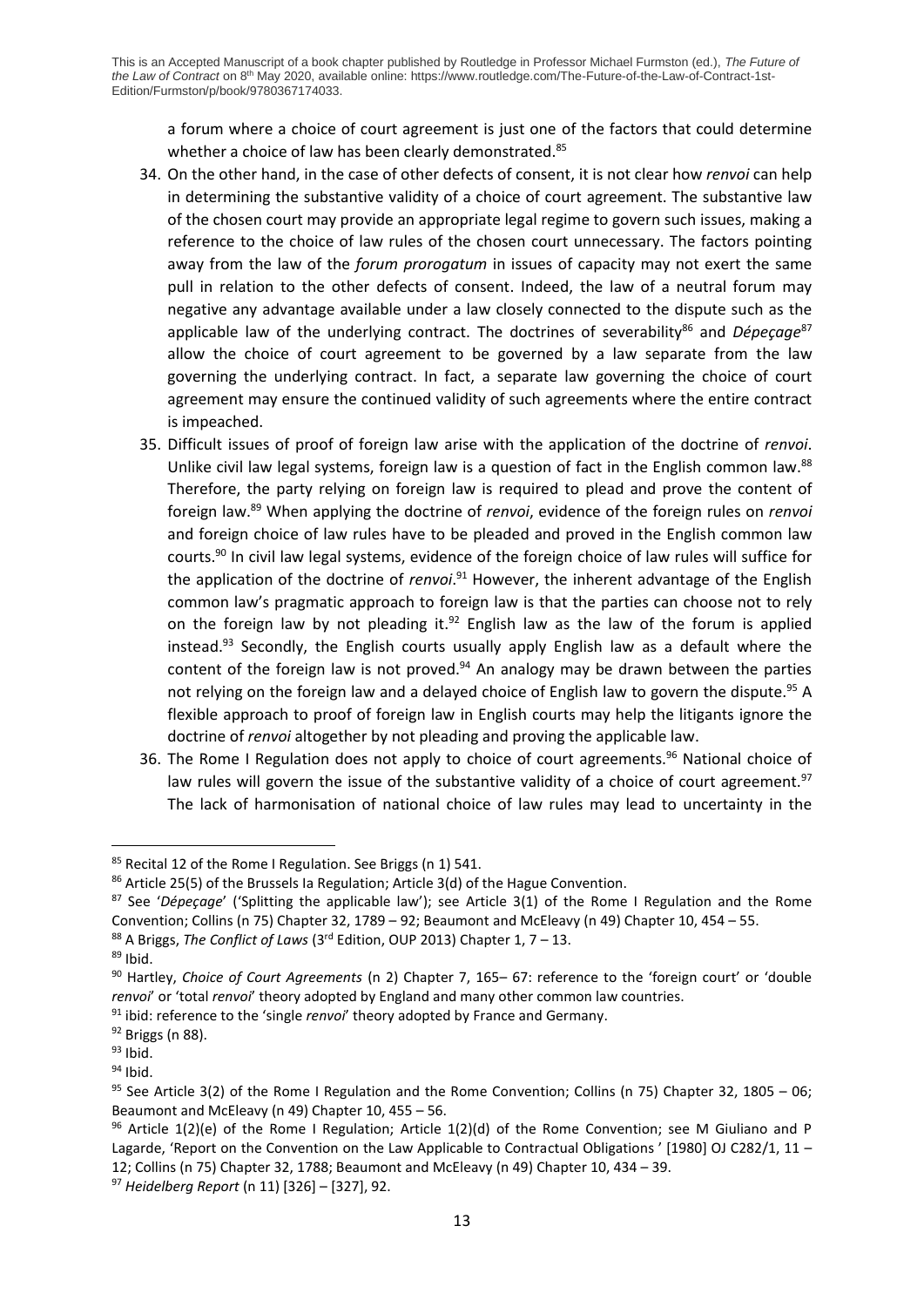determination of the applicable law of the choice of court agreement. For instance, in English law the 'proper law' of the choice of court agreement, which is quite often the applicable law of the underlying contract, applies. $98$  The proper law is the term which was used at common law to signify the law by which the validity of the contract is tested, and is used in this context to acknowledge that the identification of the law which governs a choice of court agreement is a matter for the common law rules of the conflict of laws.

- 37. Although the Rome I Regulation excludes choice of court agreements from its scope, it is argued that the analogical application of the choice of law regime by the law of the forum would result in an optimal solution where the same law governs the validity of the choice of court agreement and the underlying contract.<sup>99</sup> In practice, this would secure a uniform standard for the applicable law rules of choice of court agreements. However, the lingering conceptual problem with this solution is that Article 20 of the Rome I Regulation excludes *renvoi* and Article 25 of the Brussels Ia Regulation has created an applicable law rule which permits *renvoi*. <sup>100</sup> The Hague Principles of Choice of Law in International Commercial Contracts do not address the law governing choice of court agreements.<sup>101</sup> However, the widespread adoption and application of the Hague Principles to choice of court agreements will ensure that the autonomy of the parties as to the applicable law of the choice of court agreement is respected globally irrespective of the forum seised.
- 38. The Hartley and Dogauchi Report elucidates that 'null and void' applies only to substantive grounds of invalidity.<sup>102</sup> The choice of law rule governing substantive validity should only apply to defects of consent (fraud, misrepresentation, duress or mistake). The choice of law rule cannot override or amend the form requirements in Article 3(c) and leaves no room for the national law of a Contracting State to apply to issues of form. This interpretation of the ambit of the choice of law rule regulating substantive validity is in alignment with the position under the Brussels Ia Regulation.
- 39. The Hartley and Dogachi Report further states that the law of the chosen court includes the choice of law rules of that Contracting State. Therefore, *renvoi* is permitted. It is submitted that that unilateral national choice of law rules that permits *renvoi* may increase the litigation risk in multi-state transactions and should only be relied upon where there is a defect of consent.<sup>103</sup> The choice of law rule should not extend to issues of contractual

<sup>98</sup> Collins (n 75) Chapter 12, 603 – 04; D Joseph, *Jurisdiction and Arbitration Agreements and their Enforcement* (Sweet & Maxwell 2010) 182; Briggs (n 88) 231; see *Sulamerica CIA Nacional de Seguros SA and others (Sulamérica) v Enesa Engenharia SA and others (Enesa)* [2012] EWCA Civ 638, [2012] 1 All ER (Comm) 795.

<sup>99</sup> See Dickinson and Lein (n 1) 297; Magnus and Mankowski (n 64) 629; MH Ballesteros, 'The Regime of Party Autonomy in the Brussels I Recast: The Solutions Adopted for Agreements on Jurisdiction' (2014) 10 *Journal of Private International Law* 291, 299 – 300; See also, SP Camilleri, 'Article 23: Formal Validity, Material Validity or Both?' (2011) 7 *Journal of Private International Law* 297, 313-318. Cf Beaumont and Yüksel (n 49) 576, argue that in the absence of an express or implied choice of law, the court's analysis should not extend to the objective applicable law rules and the court should apply the internal law of the chosen court as *renvoi* has to be applied consistently with party autonomy.

<sup>100</sup> Ahmed, *Nature and Enforcement of Choice of Court Agreements* (n 1) 219.

<sup>&</sup>lt;sup>101</sup> Article 1(3)(b) and [1.26] of the Hague Choice of Law Principles and Commentary in Permanent Bureau of the Conference, *The Hague Principles on Choice of Law in International Commercial Contracts* (Approved on 19 March 2015)<https://assets.hcch.net/docs/5da3ed47-f54d-4c43-aaef-5eafc7c1f2a1.pdf> accessed on 22 May 2019.

<sup>102</sup> Hartley and Dogauchi (n 2) [126].

<sup>103</sup> C Kessedjian, 'Commentaire de la refonte du règlement n° 44/2001' (2011) 47 *Revue trimestrielle de droit européen* 117, 126 – 27, has foreseen that the introduction of a choice of law element into the substantive validity of jurisdiction agreements under Article 25 of Brussels Ia will have the knock-on effect of increasing the number of disputes concerning the validity of such agreements.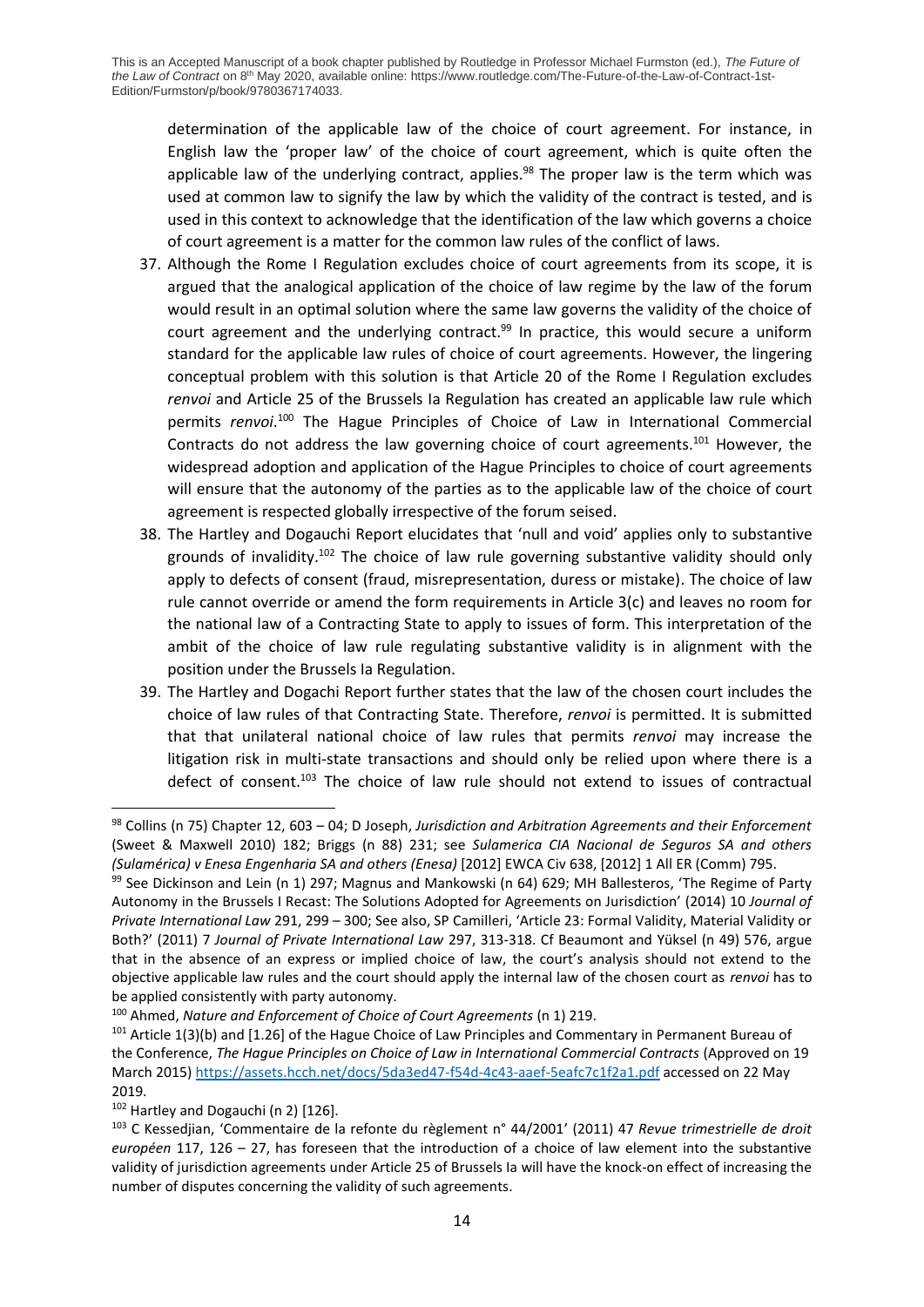enforceability that are extrinsic to the consent or capacity of the parties, such as illegality or public policy.<sup>104</sup> The application of the Rome I Regulation to the choice of law rule governing substantive validity in the courts of Member States (who are also Contracting States) will result in greater certainty by ensuring decisional harmony regardless of forum.

40. The Hague Convention contains a special choice of law rule on capacity to enter into a choice of court agreement. A choice of court agreement is invalid if one of the contracting parties lacked capacity to conclude it by either the law of the chosen court or the law of the forum. As opposed to the Brussels Ia Regulation, under the Hague Convention, capacity is both an element of essential validity and a separate concept.<sup>105</sup> If the chosen court is seised, the choice of law rule for capacity will not engage as the law of the chosen court and the law of the forum are synonymous. However, if a non-chosen court is seised, the issue of capacity of either party to conclude the choice of court agreement will be referred to both the law of the chosen court and the law of the forum. It should be noted that incapacity under the law of the forum includes the choice of law rules of the forum. Therefore, *renvoi* is permitted and the law of the forum may refer the issue of capacity to its internal law, the law of the chosen court or the law of a third state based on the party's domicile or other personal connecting factor.

## **Severability of Choice of Court Agreements**

- 41. Article 25(5) of the Brussels Ia Regulation enshrines the technique of severability by providing that a choice of court agreement which forms part of a wider contract must be treated as a separate agreement.<sup>106</sup> Article 3(d) of the Hague Convention contains an almost identical provision on severability.<sup>107</sup> Severability of choice of court agreements was established by the CJEU jurisprudence prior to its explicit provision in the Brussels Ia Regulation.<sup>108</sup> In *Benincasa v Dentalkit*, the CJEU found that a void contract does not render the choice of court agreement void as well.<sup>109</sup>
- 42. The technique of severability serves to insulate the choice of court agreement from the invalidity of the underlying contract. A challenge to the validity of the underlying contract will not on its own impugn the validity of the choice of court agreement. However, a specific attack on the validity of the choice of court agreement may impeach it. The doctrines of severability and *Dépeçage* allow the choice of court agreement to be governed by a law

<sup>104</sup> Dickinson and Lein (n 1) 297; Magnus and Mankowski (n 64) 630; See also, Merrett (n 73) 51.

 $105$  Hartley and Dogauchi (n 2) [150] and [184].

<sup>&</sup>lt;sup>106</sup> The legal basis of the technique of severability may be questioned because as a matter of logic a choice of court agreement should be invalid where the entire contract in which it is situated has been invalidated. However, concerns of a pragmatic nature prevent the choice of court agreement from succumbing to the same fate as the rest of the contractual provisions. Cf *infra* n 110. The pragmatic legal basis of severability may be compared with the concept of the putative applicable law (or 'putative proper law') of the contract, which governs the material validity of the contract (Article 10 of the Rome I Regulation). The putative applicable law is the law that would govern the contract in the event that it was valid in the first place. A logical circularity is involved as the concept of the putative applicable law assumes the very validity of the contract, which it is supposed to ascertain.

<sup>&</sup>lt;sup>107</sup> Cf Section 7 of the English Arbitration Act 1996. The technique of severability was confirmed in the English common law by *Fiona Trust and Holding Corp v Privalov* [2007] UKHL 40. See Briggs (n 62) Chapter 3.

<sup>108</sup> *Powell Duffryn plc v Wolfgang Petereit* (n 66); *Francesco Benincasa v Dentalkit Srl* (n 66); Case C-159/97 *Trasporti Castelletti Spedizioni Internazionali SpA v Hugo Trumpy SpA* [1999] ECR I-01597.

<sup>109</sup> *Francesco Benincasa v Dentalkit Srl* (n 66) [24] – [29]. See also *Trasporti Castelletti Spedizioni Internazionali SpA v Hugo Trumpy SpA* (n 108) [34], [49], [51].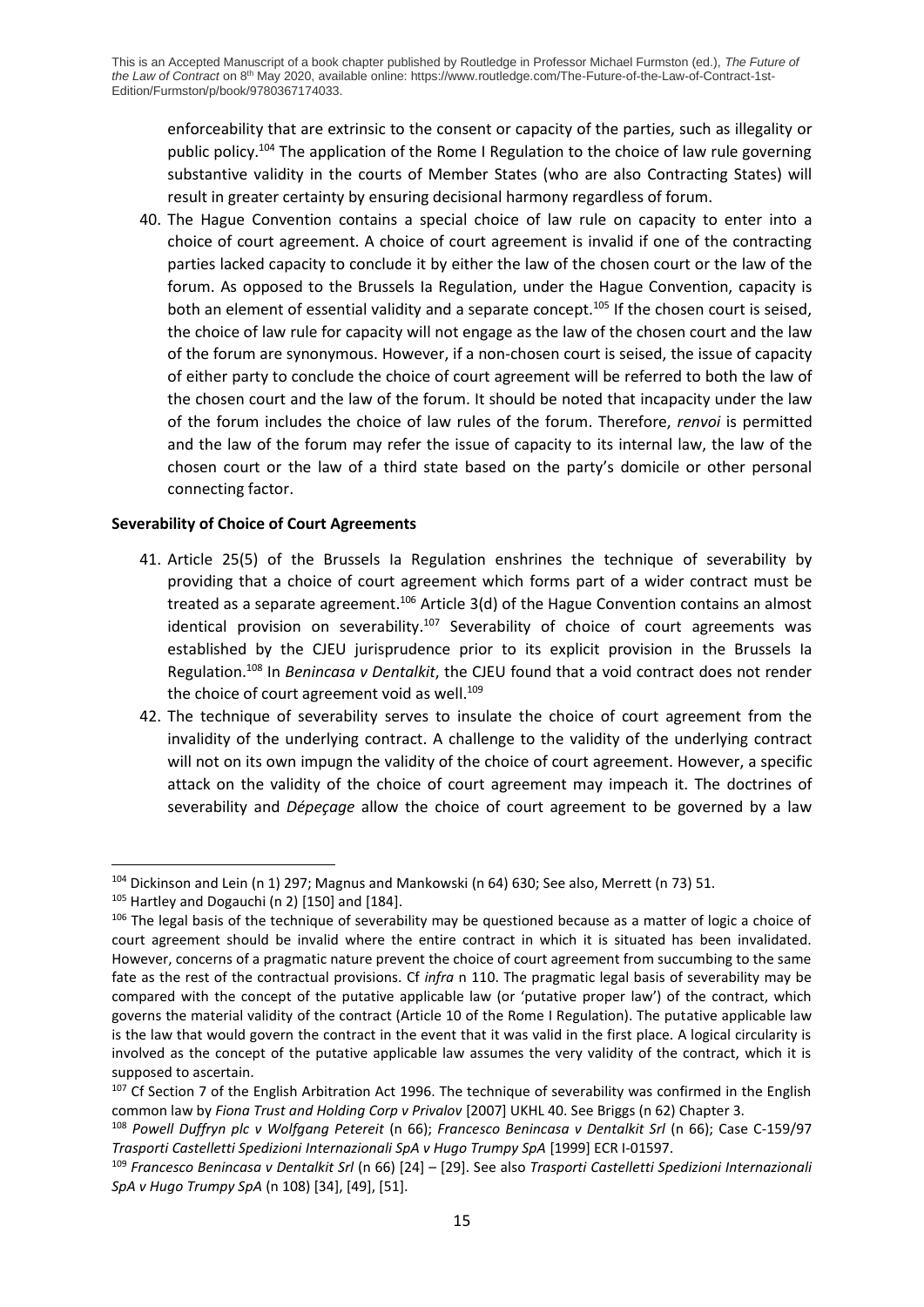separate from the law governing the underlying contract.<sup>110</sup> In fact a separate law governing the choice of court agreement may ensure the continued validity of such agreements where the entire contract is impugned. $111$  The principles of party autonomy and legal certainty provide the justification and legal basis for the technique of severability.

43. The practical application of the technique of severability will mean that issues of the substantive validity of a choice of court agreement will only arise where the validity of a choice of court agreement is specifically challenged. Severability therefore acts as a first line of defence by seeking to prevent any question of the substantive validity of the choice of court agreement from arising in the first place.

# **Conclusions**

- 44. It has been observed that the dispensation with the additional formal requirements of a choice of court agreement in the Hague Convention is an application of Occam's razor. What emerges is a simple yet justifiable criterion that the choice of court agreement has to be 'in writing or documented in writing'. The CJEU's nascent jurisprudence on choice of court agreements under the Brussels I regime in *Colzani* and *Segoura* narrowly construed the 'in writing or evidenced in writing' formal requirement. It has been argued that Member State courts and the courts of other Contracting States should disregard this strict interpretation when applying Article 3(c) of the Hague Convention. As a result, a choice of court agreement on the reverse of the contract should suffice, if the other party was aware that it should look at the back of the contract. In similar vein, a choice of court agreement in a separate document given to the other party should suffice if it was aware that it should read it. An express oral agreement prior to a written confirmation should not necessarily be required. An objective test of reasonableness should guide the application of the formal validity provision in the Hague Convention.
- 45. An independent concept of consent has developed under Article 25 of the Brussels Ia Regulation and the corresponding provisions of its predecessor instruments. This notion of consent is distinct from substantive validity and is closely linked to the formal requirements of a choice of court agreement. As a matter of procedure, consent is autonomously governed by the relevant instrument. It has been argued that a wide and independent notion of consent should also be applied in the context of the Hague Convention. This approach will ensure consistency and coherence of the Hague Convention with the Brussels I regime's existing jurisprudence.
- 46. Significantly, it will reduce the need to rely on the choice of law rule governing the substantive validity of choice of court agreements, which refers to the law of the chosen forum including its private international law rules. The reference to the private international law rules of the chosen forum indicates that *renvoi* is permitted even though the EU choice

<sup>&</sup>lt;sup>110</sup> Cf A narrow conception of severability for arbitration agreements finds support in recent English and commonwealth decisions: The implied choice of law for the arbitration agreement is likely to be the same as the expressly chosen law of the underlying contract. See *Sulamérica v. Enesa* (n 98) [26]-[27] (Moore-Bick LJ with whom Hallett LJ agreed); *BCY v BCZ* [2016] SGHC 249, [49] (Steven Chong J) (Singapore High Court); *National Thermal Power Corporation vs Singer Company And Ors* (1993) AIR 998, [1992] SCR (3) 106 (TK Thommen J) (Supreme Court of India). See also, R Nazzini, 'The Law Applicable to the Arbitration Agreement' (2016) 65 *International and Comparative Law Quarterly* 681, 687-689.

<sup>111</sup> In *Francesco Benincasa v Dentalkit Srl* (n 66), the application of national substantive law to the validity of the choice of court agreement was dismissed in order to protect the entire contract from being void under that law. The CJEU held that the choice of court agreement served a 'procedural purpose' and was governed by the autonomous provisions of the Brussels Convention.